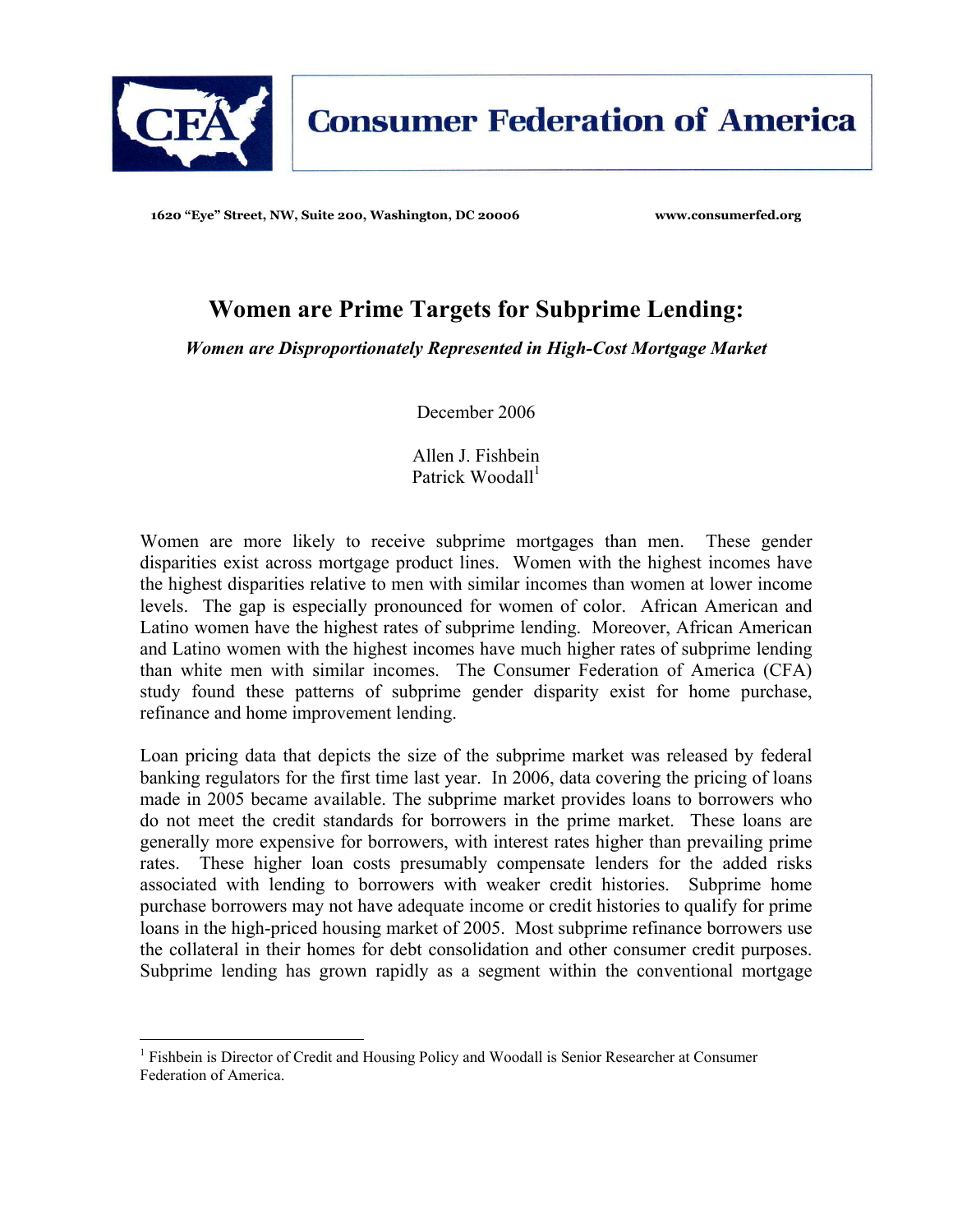market, growing from 5 percent of mortgage lending in 1994 to 20 percent in  $2004$ <sup>2</sup> In 2005, subprime lending accounted for 26 percent of all loans.<sup>3</sup>

Although lenders attribute subprime lending to borrower credit risk, in general women and men have similar credit profiles. On average, women have slightly higher credit scores than men. Credit-rating company Experian reports that women have slightly higher credit scores than men (682 compared to 675) and have similar credit usage rates (about 24 percent each). $4$ 

Amongst home buyers, three fifths (62 percent) of single female buyers earn below 80 percent of the Area Median Income compared to about half (49 percent) of single male buyers and a quarter (26 percent) of married couples.<sup>5</sup> CFA found that although women with higher incomes had lower incidence of subprime lending than women earning below

the Area Median Income, the subprime disparity between women and men grew as incomes rose.

The subprime gender disparity is increasingly important as women become more active in the mortgage market. During the recent housing boom, women – especially single women – have become an increasingly



important part of the housing market. In part because of the attraction of homes as investments and the later prevailing marriage age, the share of single women home buyers has doubled from about one in ten 15 years ago to about one in five homebuyers in 2003.<sup>6</sup> More than half (53 percent) of women headed households are homeowners up from just below half (48 percent) in the early  $1980s$ .<sup>7</sup> The number of single women homeowners grew by four million between 1994 and 2002 from 13.9 million to 17.5 million.<sup>8</sup>

In part, the rising number of women homeowners has been facilitated by the shift to automated underwriting in the 1990s. Rather than facing predominantly male loan officers making decisions based on their personal experience, automated underwriting used more objective formulas that are less likely to take gender-related factors into

1

<sup>&</sup>lt;sup>2</sup> Avery, Robert B., Kenneth P. Brevort and Glenn B. Canner, Federal Reserve Board, "Higher-Priced Home Lending and the 2005 HMDA Data," *Federal Reserve Bulletin*, Summer 2006 at A125. 3

<sup>&</sup>lt;sup>3</sup> Avery, Brevort and Canner 2006 at A144.

<sup>&</sup>lt;sup>4</sup> Experian, "Debt Utilization: Assessing the Situation by Gender," undated, at www.nationalscoreindex.com/ScoreNews\_Archive\_10B.aspx accessed October 26, 2006.

<sup>&</sup>lt;sup>5</sup> Drew, Rachel Bogardous, "Buying for Themselves: An Analysis of Unmarried Female Home Buyers," Joint Center for Housing Studies, Harvard University, N06-3, June 2006 at 9.

<sup>6</sup> Melia, Marilyn Kennedy, "Women Propel Housing Market," *Chicago Tribune*, August 22, 2004. 7

<sup>&</sup>lt;sup>7</sup> Evans, Blanche, "The Rising Minority – Single Female Homebuyers," *Realty Times*, March 24, 2004. <sup>8</sup> Milligan, Jack, "A House of Her Own," *Mortgage Banking*, June 2005, Vol. 65, Iss. 9, at 60.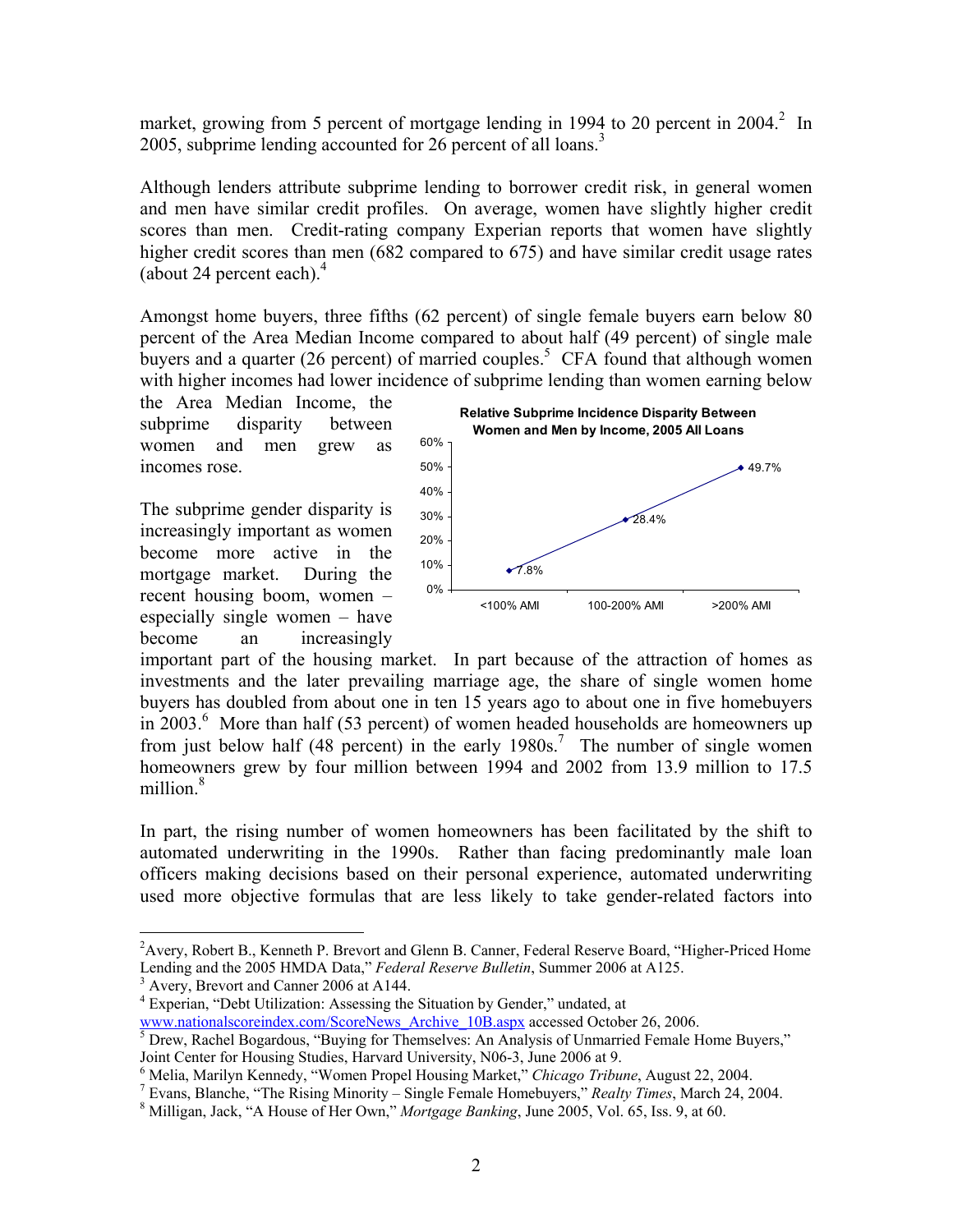account.<sup>9</sup> Additionally, the rising number of loan products, flexible underwriting, and subprime lending have increased the availability of mortgage credit for women.<sup>10</sup>

However, CFA's findings suggest that although there are more women homebuyers than ever before, many of them are borrowing higher-cost, subprime mortgages – especially relative to male borrowers. Over the life of the mortgage, subprime borrowers can pay between \$85,000 thousand to \$186,000 more in interest than average borrowers. The prevalence of subprime loans among women borrowers diminishes their ability to fully utilize homeownership as a pathway to build wealth. CFA's key findings include:

- **Women are more likely to receive subprime and higher-cost mortgages:** About a third (32.0 percent) of women borrowers receive subprime mortgage loans of all types compared to about a quarter (24.2 percent) of male borrowers – making women 32 percent more likely to receive subprime mortgages than men. More than one in ten (10.9 percent) women received high-cost subprime mortgages compared to about one in thirteen (7.7 percent) men – making women 41 percent more likely to receive higher-cost subprime loans with interest rates more than 5 percentage points higher than comparable Treasury notes.<sup>11</sup>
- **Women are significantly over-represented in the pool of subprime mortgages.**  Although women make up 30.0 percent of borrowers for mortgages of all types, they make up 38.8 percent of subprime borrowers – a 29.1 percent over-representation. This over-representation of women in the subprime mortgage pool exists for all types of mortgages but is especially true of refinance and home improvement loans which are more likely to be subprime and predatory mortgages.
- **Women are more likely to receive subprime mortgages of all types regardless of income, and disparity between men and women increases as incomes rise.** For purchase mortgages, women earning double the median income are 46.4 percent more likely to receive subprime mortgages than men with similar incomes. In contrast, women earning below the area median income are 3.3 percent more likely to receive subprime mortgages. Women earning between the median and twice the median income are 28.1 percent more likely to receive subprime purchase mortgages than men.
- **Women of color are the most likely to receive subprime loans and white men are the least likely to receive subprime loans at every income level and the gap grows with income.** African American women earning below the area median income are nearly two and a half times more likely to receive a subprime purchase mortgage than

 $\overline{a}$ 

<sup>9</sup> Frankston, Janet, "Black Women Find Places of Their Own," *Atlanta Journal-Constitution*, June 21,

<sup>2004.&</sup>lt;br><sup>10</sup> Dratch, Dana, "Single Women Have Come a Long Way in Real Estate," *Bankrate.com*, July 6, 2006.

<sup>&</sup>lt;sup>11</sup> The Federal Reserve Board requires lenders to report the pricing of loans with interest rates 3 percentage points higher than comparable Treasury notes. These loans are generally referred to as subprime loans. Further, CFA also coded loans that were made more than 5 percentage points above comparable Treasury notes and refer to these loans as high-cost subprime loans.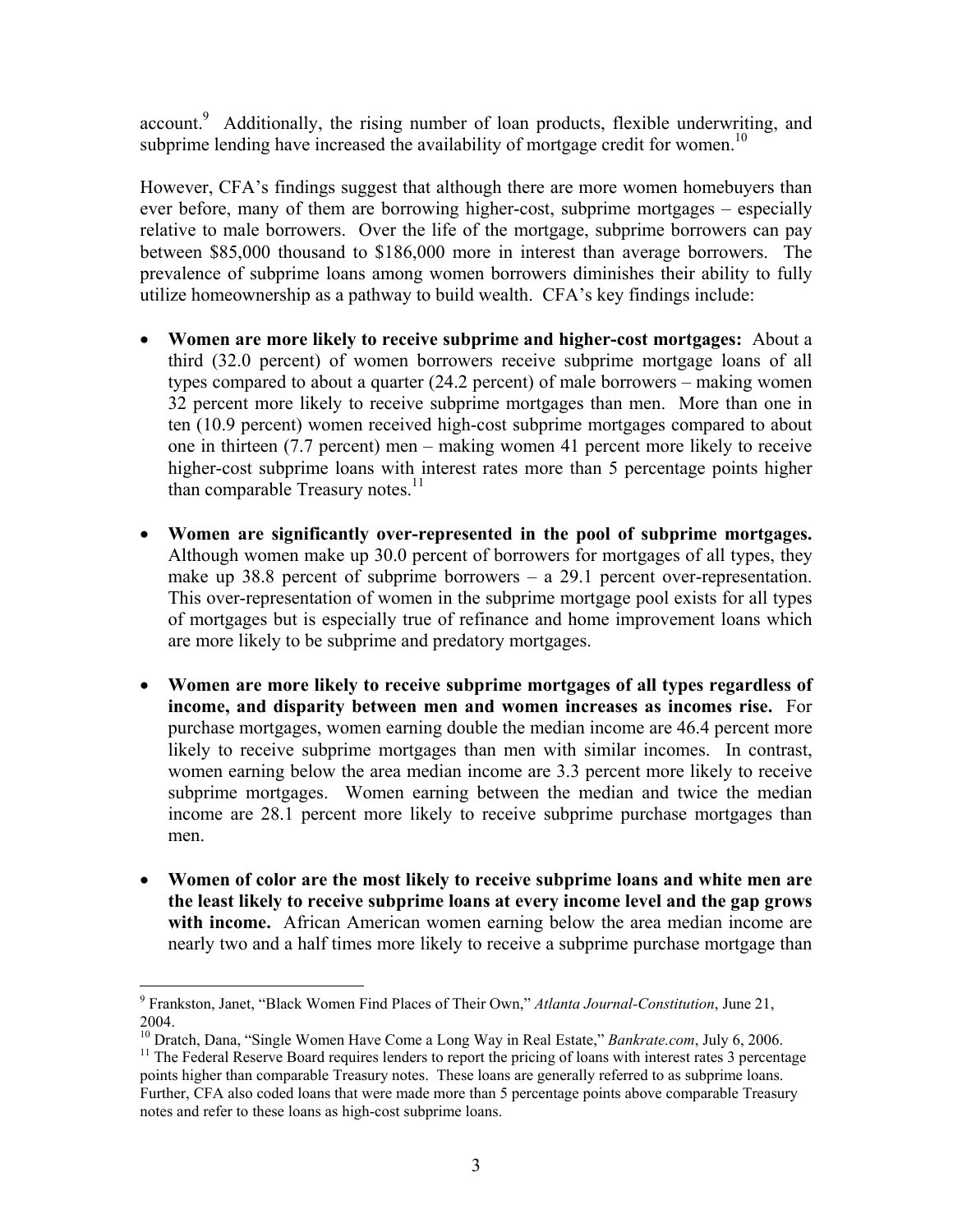white men and Latino women earning below the area median are nearly twice as likely to receive subprime purchase mortgages as white men. The gap is much higher at incomes above twice the area median income. Upper income African American women are nearly five times more likely to receive subprime purchase mortgages than upper income white men and upper income Latino women are nearly four times more likely to receive subprime loans than upper income white men.

• **Women are more likely to receive subprime mortgages than men of the same race and women of color are much more likely to receive subprime mortgages than white men.** For purchase mortgages, African American women were 5.7 percent more likely than African American men to receive subprime mortgages; Latino women were 12.7 percent more likely than Latino men to receive subprime mortgages; and white women were 25.8 percent more likely to receive subprime purchase mortgages than white men. African American women were 256.1 percent more likely to receive subprime purchase mortgages than white men and Latino women were 177.4 percent more likely to receive subprime mortgages than white men.

# **About CFA's Research and Findings**

This study examines female and male borrowers of single-family, first lien conventional home purchase, refinance and home improvement loans by analyzing the 2005 Loan Application Register data provided under the Federal Home Mortgage Disclosure Act (HMDA) from more than 350 metropolitan areas across the country. Consumer Federation of America (CFA) has analyzed the HMDA data received directly from a sample of the nation's large mortgage lenders. CFA examined HMDA Loan Application Register (LAR) data from 22 major lenders and their 312 total affiliates. The federal HMDA requires lenders to make their

LAR available for public review prior to the release of the aggregate data reports.

CFA examined nearly four and a half million (4,371,819) conventional, singlefamily (1-4 unit) first lien loans of all types originated in 2005 where the gender of the applicant was known. In analyzing borrower income, CFA only examined borrowers in metropolitan statistical areas



to allow a more precise comparison of borrowers based on their incomes relative to the area median income. Examining incomes relative to area median income allows for a better income comparison between borrowers across metropolitan areas with wide variation of incomes.

CFA's large sample mirrors the total national lending patterns in 2005. More than half of the loans (51.2 percent) were refinance, nearly half (44.9 percent) were home purchase, and fewer than one in twenty (3.7 percent) were home improvement loans.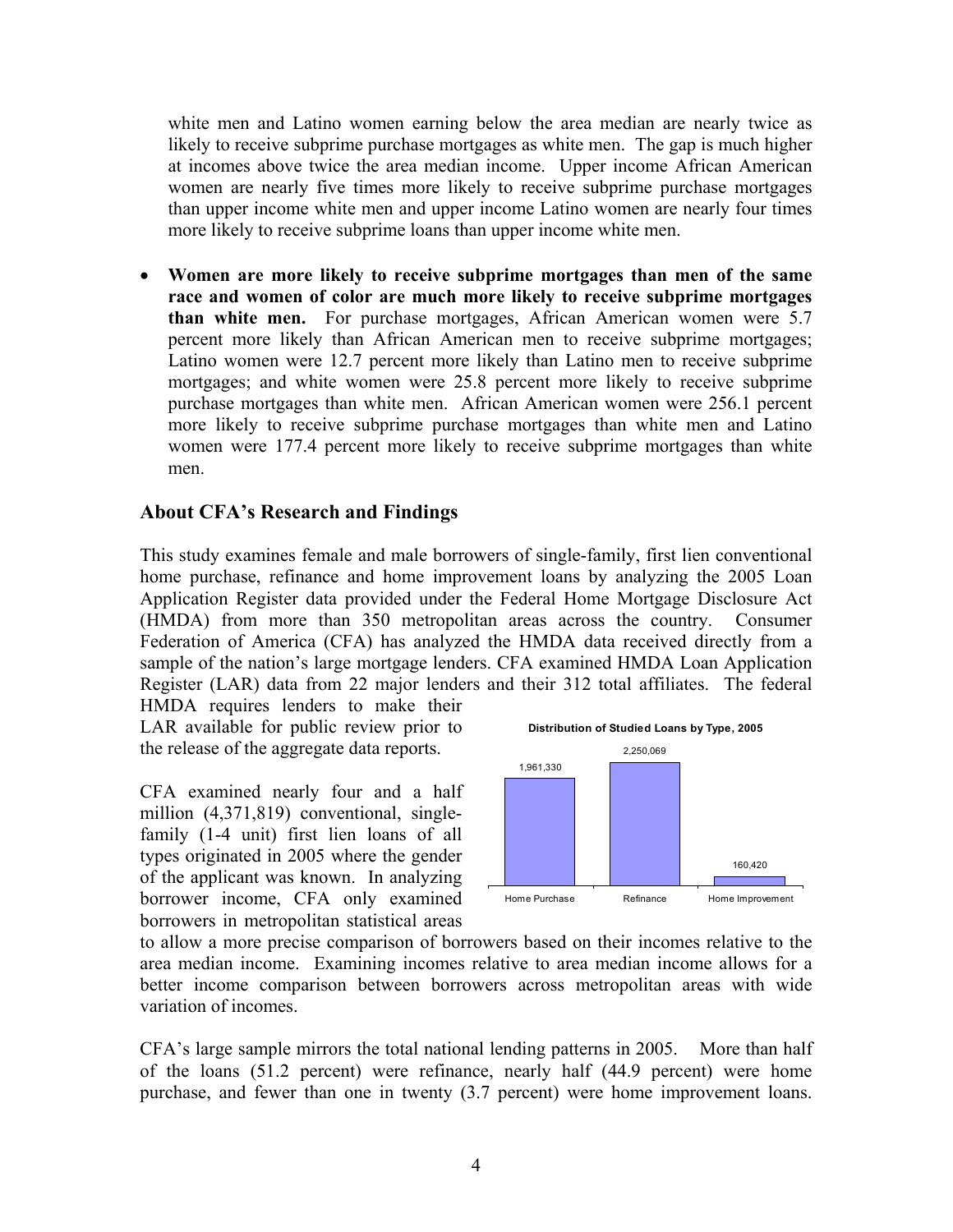CFA's sample covers two-fifths of all loans made in 2005 (44.6 percent of home purchase loans, 40.8 percent of refinance loans and 40.1 percent of home improvement  $\bar{l}$ oans).<sup>12</sup>

A large portion of these loans in 2005 were subprime loans. More than one in four (1.13 million or 25.8 percent) of the loans CFA examined were "reportable" mortgages with interest rates higher than three percent above comparable Treasury long-term securities. This is very close to the 26 percent of loans with reportable interest rates found by the Federal Reserve. Although about three-quarters of the mortgages were prime or nearprime when they were originated in 2005, many of these loans were non-traditional interest only, payment option and adjustable rate mortgages which have low initial payments and then readjust to higher payment rates a few years after origination. HMDA reporting does not identify these mortgages in its data fields. In 2006, \$300 billion in non-traditional, hybrid ARM mortgages will readjust for the first time; in 2007, \$1 trillion in mortgages will readjust.<sup>13</sup> That means that the number of high-interest rate loans will significantly increase, perhaps beyond what borrowers can afford to pay.

The Federal Reserve delineates HMDA loans into two broad categories: prime and near prime (below 3 percentage points of the comparable Treasury yield threshold, which compares mortgages to comparable Treasury long-term securities) and higher-priced subprime (loans above 3 percentage points above the threshold). Additionally, CFA also coded the loans for highest-cost subprime loans (loans 5 percentage points or higher than the threshold). The subprime loans are categorized as any reported over-threshold interest rate, i.e. 3 percentage points or higher than the Treasury threshold and include the highest-cost subprime loans.

These subprime and highcost subprime loans make monthly payments more costly and increase the lifetime interest payments for borrowers. The average 2005 30-year Treasury

| <b>Cost of Subprime Borrowing 2005</b> |                        |                 |                                     |  |  |  |
|----------------------------------------|------------------------|-----------------|-------------------------------------|--|--|--|
|                                        | <b>Prime</b>           | <b>Subprime</b> | <b>High-Cost</b><br><b>Subprime</b> |  |  |  |
| <b>Interest Rate</b>                   | 5.87%                  | 7.66%           | 9.66%                               |  |  |  |
| <b>Monthly Payment</b>                 | \$1,171                | \$1,406         | \$1,688                             |  |  |  |
| <b>Borrower</b>                        | Monthly                | \$235 (20%)     | \$517 (44%)                         |  |  |  |
| <b>Additional Cost</b>                 | Life of<br><b>Note</b> | \$85,000        | \$186,000                           |  |  |  |

yield threshold was 4.66 percent, meaning lenders reported loans with interest rates higher than about 7.66 percent.<sup>14</sup> Freddie Mac reports that average prime rate mortgages carried interest rates of 5.87 percent during  $2005$ .<sup>15</sup> The highest-cost loans that are 5 percentage points higher than the Treasury threshold generally had interest rates higher than 9.66 percent. For borrowers taking out mortgages on median priced existing homes of \$220,000 in 2005 with 10 percent down payments, average borrowers would have monthly payments of \$1,171 a month, over-threshold borrowers would have monthly

 $\overline{a}$ <sup>12</sup> Avery, Brevort and Canner 2006 at A132.

<sup>&</sup>lt;sup>13</sup> Elphinstone, J.S., "Foreclosures May Jump as ARMs Recast," *Associated Press*, June 19, 2006.<sup>14</sup> Federal Financial Institutions Examination Council, Rate Spread Calculator available at http://www.ffiec.gov/ratespread

<sup>&</sup>lt;sup>15</sup> Freddie Mac, "30-Year Fixed Rate Mortgages Since 1971," December 2006, available at http://www.freddiemac.com/pmms/pmms30.htm.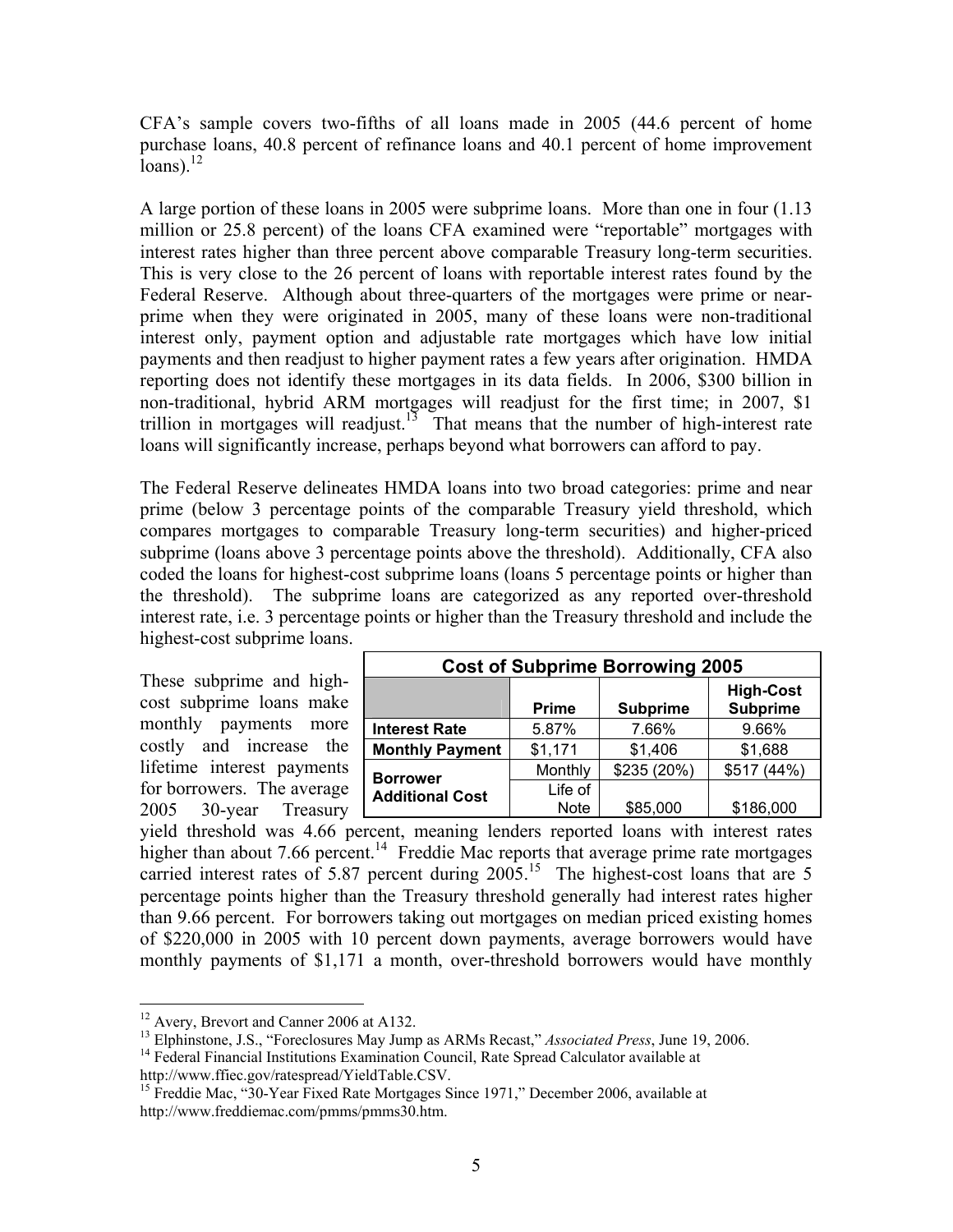payments over \$1,406 a month and borrowers with the highest-cost loans would have monthly payments above \$1,688 – making monthly payments for subprime borrowers more than 20 percent higher than average borrowers and 44 percent higher for highestcost borrowers.<sup>16</sup> Over the life of the mortgage, subprime and highest-cost borrowers lose considerable wealth in interest payments on the higher interest rate loans. Subprime borrowers would pay an additional \$85,000 more and high-cost subprime borrowers would pay an additional \$186,000 than average borrowers over the life of the mortgage.

#### **Subprime Borrowing Erodes the Wealth Building Effects of Homeownership**

Homeownership represents the easiest way for consumers to build wealth, but subprime mortgages require borrowers to divert more of their monthly payments into interest payments instead of building equity. When homeowners make regular mortgage payments, they reduce the balance on their mortgage and steadily build wealth.<sup>17</sup> These regular monthly principal payments guarantee that homeowners will make monthly contributions to their family wealth. Additionally, housing price appreciation builds additional wealth for homeowners. Over the long-term, housing prices tend to appreciate at about four percent a year, so households that live in their homes for at least a decade benefit from long-term housing price appreciation. Over the past decade, housing price appreciation has grown at historically high rates, and it is anticipated that this price

appreciation will moderate over the next few years and some markets are anticipated to see housing prices fall over the short-term.

For lower- and moderate-income consumers, African Americans and Latinos homeownership represented the majority of their household wealth. In 2001, although home equity represents

 $\overline{a}$ 



two-fifths (42 percent) of the wealth of all households, home equity represented four fifths (80 percent) of the wealth of low-income households, two-fifths (60 percent) of the wealth of moderate-income households, more than half (52 percent) of the wealth of African American households and two-fifths (63 percent) of the wealth of Latino households.<sup>18</sup>

Women make up a significant portion of mortgage borrowers and represent a large portion of wealth development. This is especially true for African American and Latino

<sup>&</sup>lt;sup>16</sup> National Association of Realtors, "Sales Price of Existing Homes," 2006; monthly payment based on 30-year fixed rate mortgage using mortgage calculator at  $[www.bankrate.com](https://www.bankrate.com)$ 

<sup>&</sup>lt;sup>7</sup> This is only true for traditional amortizing mortgage that reduces the mortgage balance and not an interest only or payment option mortgage. *See* Fishbein, Allen J. and Patrick Woodall, Consumer Federation of America, "Exotic or Toxic? An Examination of the Non-Traditional Mortgage Market for Consumers and Lenders," May 2006.

<sup>&</sup>lt;sup>18</sup> Consumer Federation of America press release, "Study Concludes that Homeownership is the Main Path to Wealth for Lower-Income and Minority Households," December 16, 2003.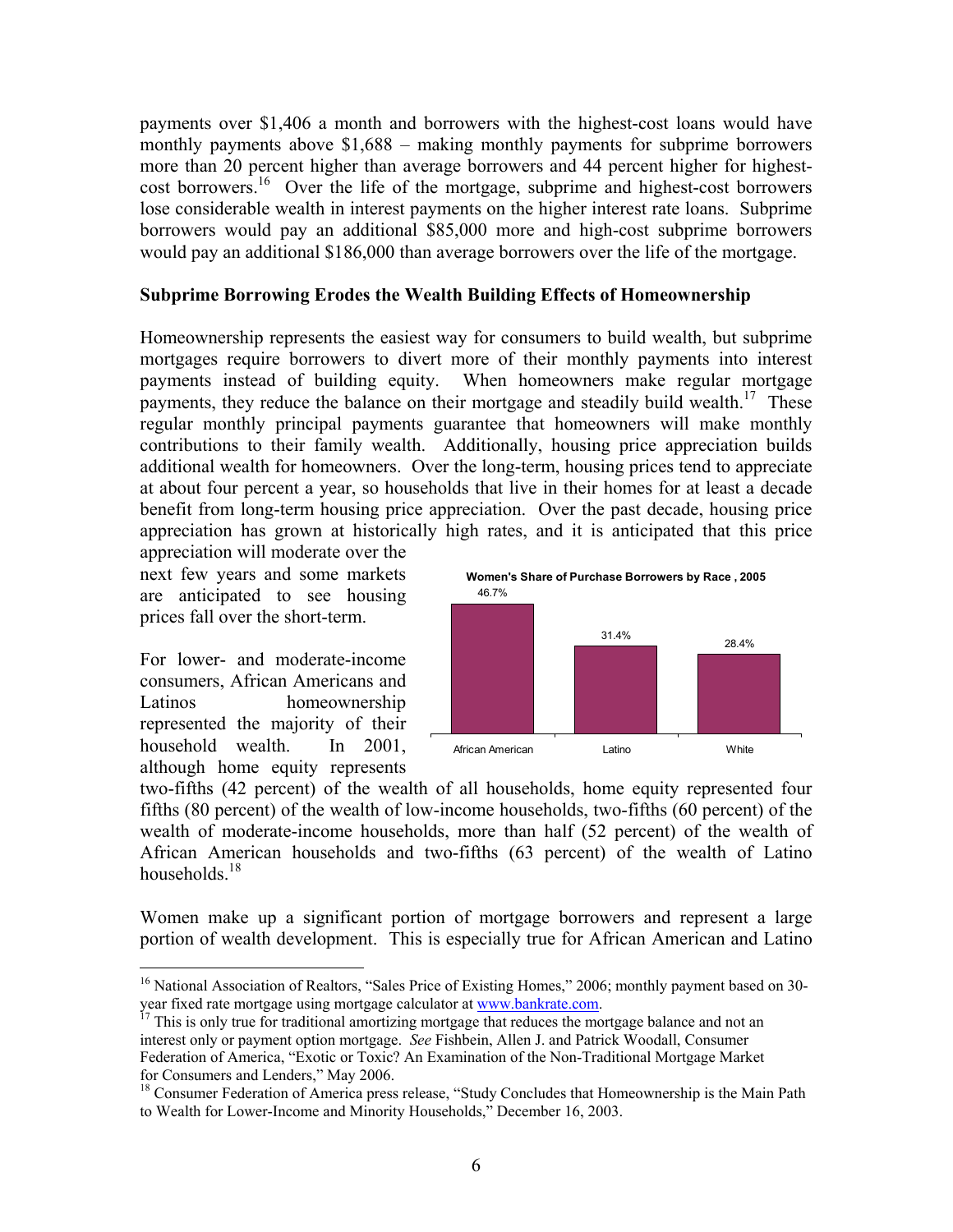women who are larger participants in the home purchase mortgage market than white women and represent a significant share of African American and Latino borrowers. African American women represent almost half (46.7 percent) of African American home purchase borrowers. Latino women make up nearly one in three (31.4 percent) of Latino purchase mortgage borrowers. White women constitute more than a fourth (28.4 percent) of white home purchase borrowers. These women borrowers are an important engine for wealth creation in the African American and Latino communities. The disparity in subprime lending to women generally and women of color in particular has a deleterious impact on their ability to build wealth through homeownership.

Although becoming a homeowner and making regular amortizing payments represents the best road to wealth development for many lower-income families, the home equity can also be a tantalizing asset for many consumers to tap into and borrow against to pay for home improvements, to pay down other consumer debt or to spend. By the end of 2005, four-fifths (80.0 percent) of refinance mortgages were cash-out mortgages that were at least 95 percent the size of the original loan, only 8.0 percent were for smaller loans.<sup>19</sup> Few of the borrowers were refinancing their loans at lower principal balances but shopping for better terms and lower rates. Two thirds of women home equity borrowers were drawing down on wealth in their homes. More than a third (35 percent) of women taking out home equity loans or lines of credit did not use the loans or all of the loans for home improvement purposes, they were cash-out loans.<sup>20</sup> An additional 35 percent of women home equity borrowers used the loans to pay off credit card debt, and a third of those borrowers had rebuilt the same credit card debt within four years.<sup>21</sup> Subprime lending is concentrated in this refinance and home improvement segment of the mortgage market, so these borrowers often face higher prices than purchase mortgage borrowers. Additionally, predatory lenders are more likely to push refinance and home improvement loans to strip equity out of a home that the homeowner has spent years accumulating.

# **Subprime Disparity Exacerbates Barriers to Women Becoming Homeowners**

Many barriers to homeownership remain for women. First, women-headed households generally have lower incomes to make mortgage payments and lower wealth to make down-payments on a home. Secondly, women have faced historical disparity at the loan window with higher rejection rates than men and women are often the target of predatory lenders. The higher incidence of subprime lending to women borrowers may be the latest extension of this pattern of disparate treatment by lenders. Third, women generally are uncertain about the level of their financial knowledge and education. This lack of confidence in their knowledge of financial products may disadvantage women when they negotiate the terms of their mortgage.

<u>.</u>

 $19$  Freddie Mac, press release, "Cash-Out Refinance Activity Rises as Number of Refinances Fall," February 7, 2006.

<sup>20</sup> Chatzky, Joan, "A Home of Her Own," *Money*, July 2004, Vol. 33, Iss. 7 at 144. 21 *Ibid*.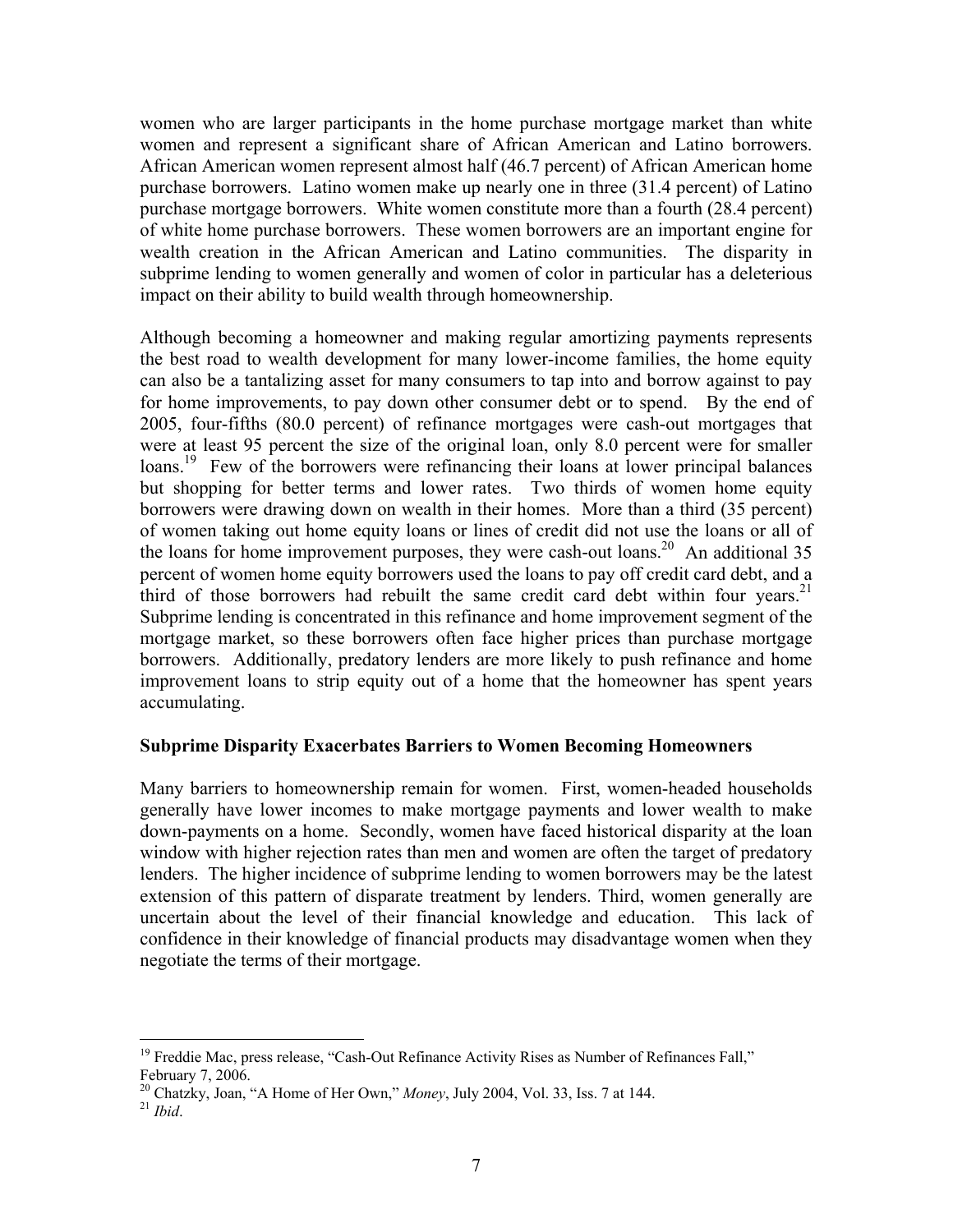First, lower incomes are a key barrier to homeownership and sustainability for women. Households headed by women have about half the income and less than one-third the wealth than other U.S. households.<sup>22</sup> More than two-thirds (68.9 percent) of households headed by women have earnings in the lowest two quintiles of income compared to less than two-fifths (38.2 percent) of all U.S. households who earned in the lowest two quintiles.<sup>23</sup> In contrast, only 3.2 percent of households headed by women earned in the top quintile of earnings compared to 20.4 percent of all households.<sup>24</sup>

For the borrowers in CFA's study, women were much more likely to have lower incomes than men. About half (47.4 percent) of the women borrowers earned below the area median income compared to fewer than a third (30.3 percent) of male borrowers. In

contrast, about one in four (24.9 percent) male borrowers earned more than double the median income compared to about one in seven (14.4 percent) of female borrowers.

The lower incomes of households headed by women can also make sustaining homeownership more difficult. Although women headed or single female households made up only about a quarter (23.6 percent) of the owner-occupied households in 2005, women made up nearly half (46.6 percent) of the



owner-occupied households that were below the poverty line.<sup>25</sup> More than half  $(53)$ percent) of households headed by women spend all of their incomes compared to twofifths  $(41$  percent) of other households.<sup>26</sup> One fourth of single mothers spend more than half their income on housing compared to one tenth of single fathers who spend half their income on housing. $27$ 

Beyond lower incomes, households headed by women have less wealth than households headed by men, which can hinder their abilities to make down payments needed to buy homes. Households headed by women were worth \$51,100 compared to \$103,520 for all

1

<sup>&</sup>lt;sup>22</sup> CFA & Visa press release, "Research Shows that Women on Their Own Face Financial Challenges," January 12, 2004.

<sup>&</sup>lt;sup>23</sup> Monalto, Catherine P., Ph.D. Consumer and Textile Sciences Department, College of Human Ecology, Ohio State University, "Women on Their Own: Households with a Female Householder Who is Not Married or Living with a Partner," Report for CFA, January 7, 2004 at Table 1.

 $24$  Monalto 2004 at Table 1.

<sup>&</sup>lt;sup>25</sup> U.S. Census Bureau, "American Housing Survey for the United States: 2005," H150/05, Table 3-9, August 2006, at 136.

 $26$  CFA & Visa press release, "Research Shows that Women on Their Own Face Financial Challenges," January 12, 2004.

<sup>27</sup> Milligan, Jack, "A House of Her Own," *Mortgage Banking*, June 2005, Vol. 65, Iss. 9, at 60.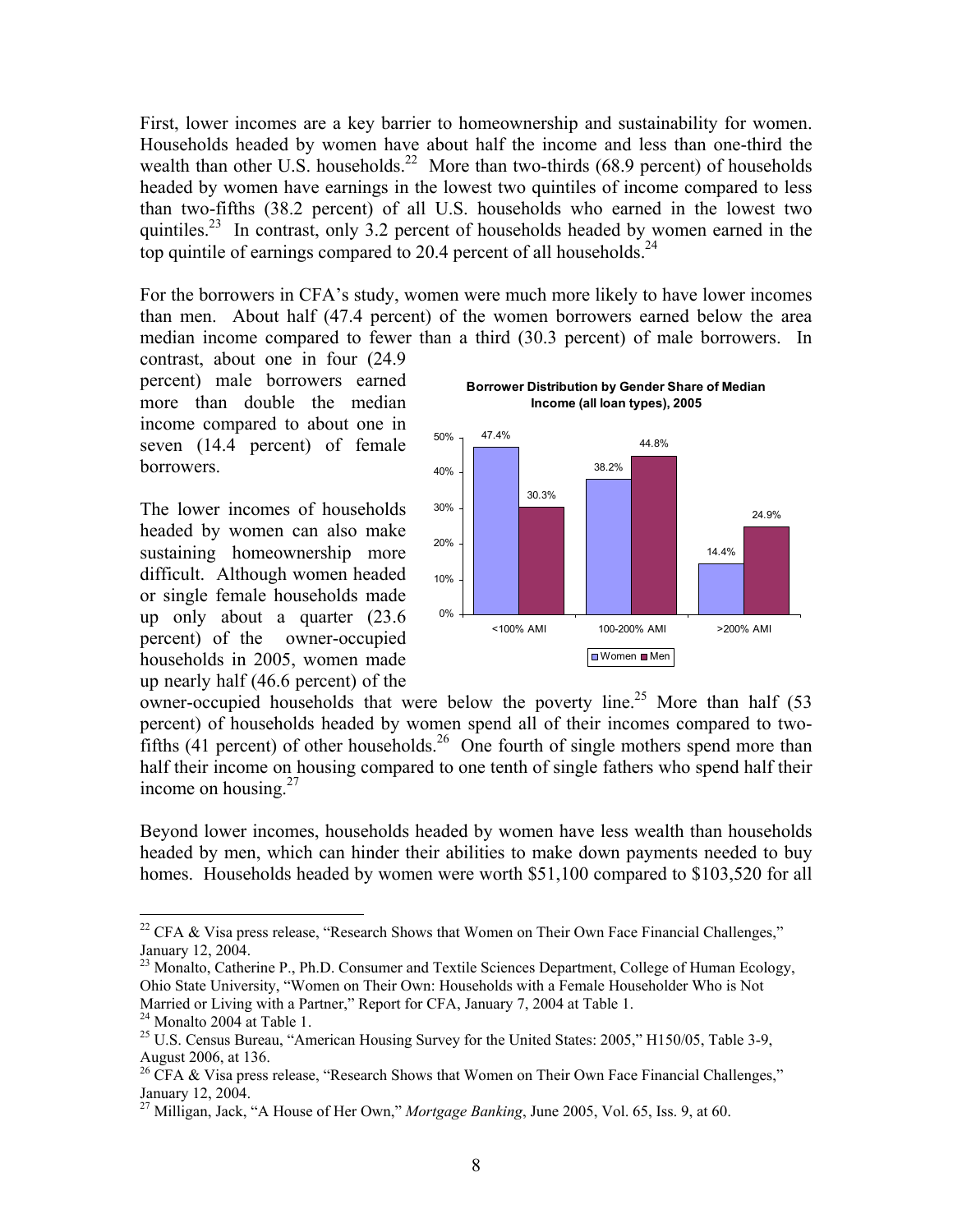households.<sup>28</sup> Women headed households with children are worth considerably less. Women with one child have one-fifth the wealth (\$10,320) of women-headed households, women with two children are worth about a tenth (\$5,720) of all women, and women with three children earn even less  $(\$3,150)^{29}$ 

Second, the lending industry has historically placed high barriers to women in the mortgage marketplace. Prior to the 1968 Fair Housing Act, single women were considered poor credit risks on face.<sup>30</sup> Until 1974, when the Equal Credit Opportunity Act became law, most women needed a co-signer to become mortgage borrowers, married women often could not obtain credit in their own names, single women couldn't get loans because they were thought to be somehow less reliable than other applicants, and, divorced or widowed women found it extremely difficult to obtain credit because their previous credit history was obtained in their husbands' names and was not taken into consideration when they sought credit in their own names.<sup>31</sup> It was not until the 1990s that the Federal Housing Administration started allowing women to use child support payments as income to qualify for a mortgage.<sup>32</sup>

Despite improvements in federal laws and regulatory environment, many women continue to face difficulty getting adequate access to credit. For example, women have been targeted by predatory lenders. The 2000 Treasury and Department of Housing and Urban Development report on predatory lending found that women were more likely to receive subprime loans than prime loans.<sup>33</sup> Older women especially have been targeted by predatory lenders and home-improvement loan scam artists that strip out the equity the owners have build in their homes for a lifetime.<sup>34</sup> In 2000, subprime lender Delta Funding made a \$7 million settlement for charging African American women higher fees than it charged to white men with similar financial profiles.<sup>35</sup>

Consumer and community groups have found that women are also more likely to receive subprime mortgages than male borrowers. In 2002, Consumers Union Southwest Regional Office released a report that found that women in Texas, a hotbed of subprime lending, found that two fifths (38.9 percent) of women received subprime loans compared to about a quarter (28.7 percent) of men.<sup>36</sup> A law professor at Northeastern University testified in 2005 that women in Massachusetts were more likely to be targeted by

 $\overline{a}$ 

<sup>&</sup>lt;sup>28</sup> Monalto 2004 at Table 2.<br><sup>29</sup> *Ibid.* at Table 2.

<sup>&</sup>lt;sup>30</sup> Schneider, Howard, "Real Estate is a Girl's Best Friend," Mortgage Banking, May 2005, Vol. 65, Iss. 8, at 111.<br>
<sup>31</sup> National Consumer Law Center, *Credit Discrimination*,  $(3^{rd}$  ed. 2002), at 1.1 and 1.3.

<sup>&</sup>lt;sup>32</sup> Bucgata, Jim, "Single Women Buying Homes Single-Handedly," *Minneapolis Star Tribune*, May 17, 2005.

<sup>&</sup>lt;sup>33</sup> U.S. Treasury Department and Department of Housing and Urban Development, "Joint Report on Recommendations to Curb Predatory Home Mortgage Lending," June 20, 2000 at 36.

<sup>&</sup>lt;sup>34</sup> Center for Responsible Lending, "Predatory Mortgage Lending: A Women's Issue," CRL Issue Brief No. 15.

<sup>&</sup>lt;sup>35</sup> Bailey, Nikitra S., "Predatory Lending: The New Face of Economic Injustice," American Bar

Association, Section of Individual Rights and Responsibilities, *Human Rights Magazine*, Summer 2005. 36 Consumers Union, "Women in the Subprime Market," October 2002 at 2.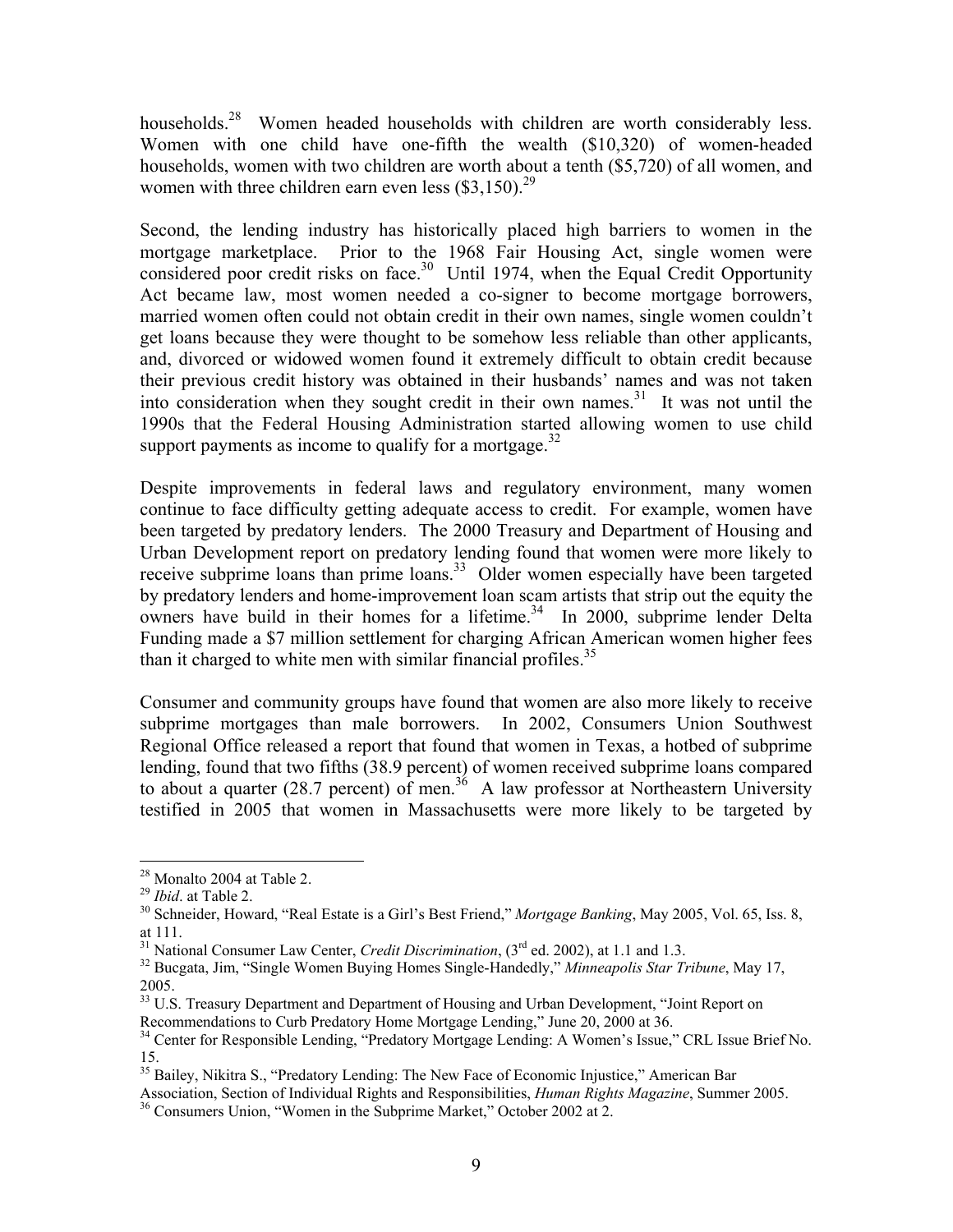predatory lenders and more likely to receive subprime loans than men.<sup>37</sup> The National Community Reinvestment Coalition found that in 2004 women were over-represented in the pool of subprime home purchase borrowers and under-represented in the pool of prime home purchase borrowers.<sup>38</sup>

Third, many women may lack sufficient confidence in their financial abilities to negotiate and successfully bargain to receive the most affordable loan products. A 2006 Prudential Financial survey of 1,000 women found that nearly two-thirds (62 percent) graded their own knowledge of financial products and services a letter grade of "C" or lower.<sup>39</sup> The

lower levels of financial education and financial literacy among women mean that they are likely to selfselect out of the mortgage buying process because they do not believe that they can or should qualify for loans or do not benefit from taking out mortgage debt.<sup>40</sup>

Women's lower wealth and income, historical barriers to credit for women and predatory lending, and lower confidence in women's own



financial capabilities may contribute to the higher levels of subprime lending for women borrowers. Subprime loans hinder borrowers' ability to build wealth through homeownership. Higher interest rates on subprime loans translate into higher monthly payments. Moreover, on a 30-year fixed rate mortgage, it takes longer to build equity because the interest payments are front loaded and loans with higher interest rates have lower principle payments in the early years of the mortgage. Additionally, the higher interest rates cost subprime borrowers at least \$85,000 in additional interest payments over the life of the loan.

# **Gender Disparity Detailed Findings**

1

# *Women More Likely To Receive Subprime Mortgages*

Women are much more likely to receive subprime loans than men. About a third (32.0 percent) of all women receive subprime (3 percentage points above the Treasury threshold) mortgage loans of all types compared to about a quarter (24.2 percent) of men – making women 32 percent more likely to receive subprime mortgages than men. More

<sup>&</sup>lt;sup>37</sup> Davis, Martha F., Associate Professor, Northeastern University School of Law, Testimony before the Massachusetts Joint Judiciary Committee, Hearing on the Human Rights for All Bill HB706, June 7, 2005 at 3.

<sup>&</sup>lt;sup>38</sup> National Community Reinvestment Coalition, "Homeownership and Wealth Building Impeded," April 2006 at 12.

 $\frac{39}{39}$  Prudential Financial, "Financial Experience & Behaviors Among Women," May 2006 at 3.

<sup>&</sup>lt;sup>40</sup> NeighborWorks press release, "A Home of Her Own: PBS Show Interviews Neighborworks Official for Story on Single Women and Homeownership," June 2, 2004.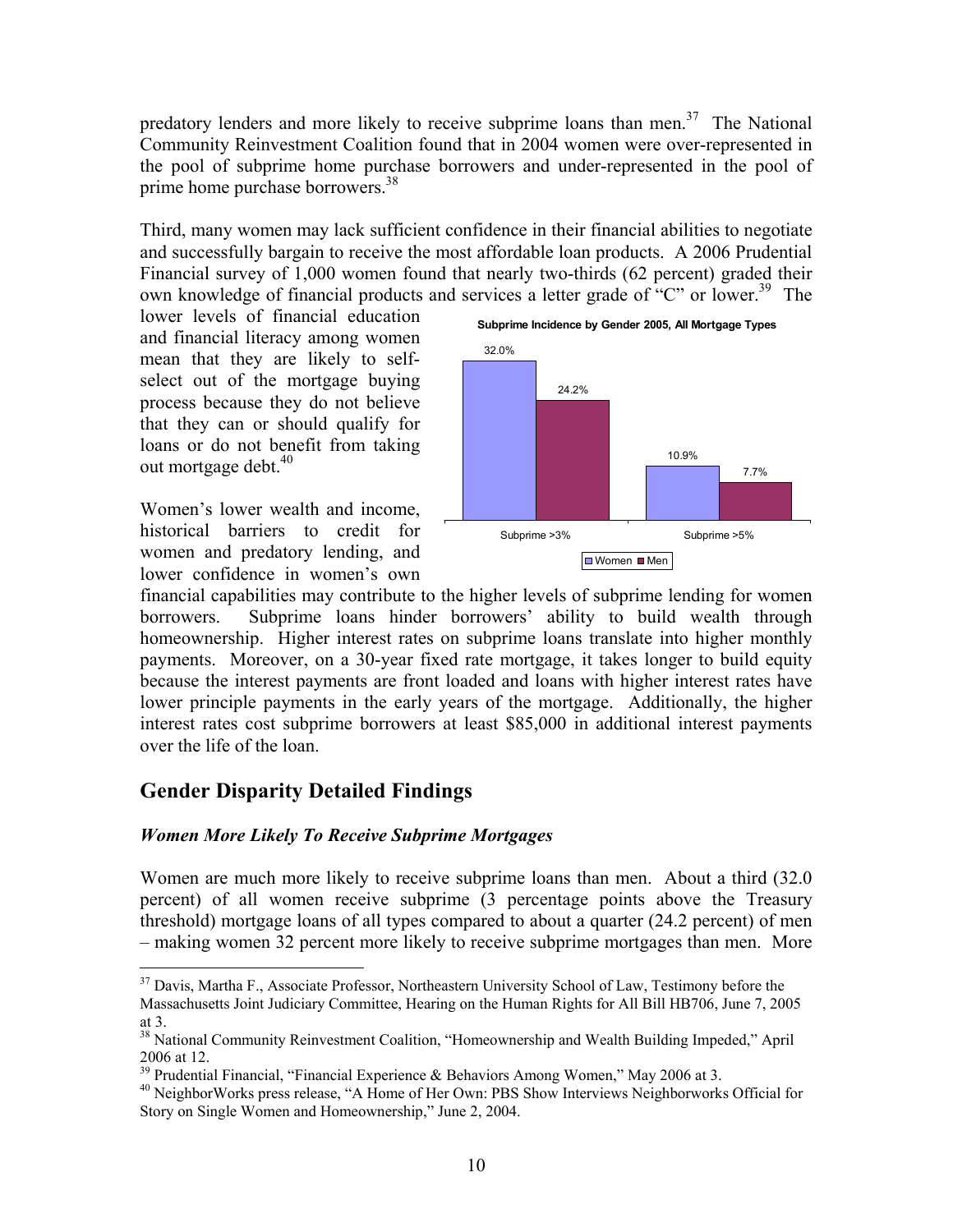than one in ten (10.9 percent) women received high-cost subprime (5 percentage points over the Treasury threshold) mortgages compared to about one in thirteen (7.7 percent) men – making women 41 percent more likely to receive higher-cost subprime loans.<sup>41</sup>

These gender disparities exist across mortgage product lines; women are more likely to receive subprime loans for purchase, home improvement and refinance mortgages than men are. For all product lines, about a quarter of men are receiving subprime mortgages for purchase, home improvement and refinance loans (23.3 percent, 25.7 percent and 24.8 percent respectively). In comparison, about a third of women receive subprime purchase, home improvement and refinance mortgages (30.5 percent, 34.4 percent and 33.0 percent respectively). This makes women about a third more likely than men to receive subprime purchase, home improvement and refinance mortgages (30.8 percent, 33.9 percent and 32.9 percent respectively).

Women are also more likely to receive the high-cost subprime loans that are more than 5 percentage points above comparable Treasury notes. About 7 to 8 percent of men receive highcost subprime purchase, home improvement and refinance mortgages (7.3 percent, 8.4 percent and 8.0 percent respectively). In comparison, between one in ten and one in eight women receive

<u>.</u>





these high-cost subprime purchase, home improvement and refinance mortgages (10.3 percent, 12.0 percent and 11.2 percent respectively). This means that women are about 40 percent more likely to receive these high-cost subprime loans than men (40.8 percent for purchase, 42.2 percent for home improvement and 40.7 percent for refinance mortgages).

# *Women Are Over-represented in the Subprime Mortgage Pool*

Women are significantly over-represented in the pool of subprime mortgages. Women constitute less than a third of all borrowers but make up nearly two-fifths of subprime borrowers. Although women make up 30.0 percent of borrowers for mortgages of all types, they make up 38.8 percent of subprime borrowers – a 29.1 percent overrepresentation. This over-representation of women in the subprime mortgage pool exists for all types of mortgages but is especially true of refinance and home improvement loans

 $41$  The Federal Reserve found that single women and single men had similar levels of subprime lending when controlling for several lender and borrower characteristics but minimized the disparity in subprime lending to women by categorizing all married or co-applications together rather than considering men with co-applicants and women with co-applicants. *See* Avery, Brevort and Canner 2006 at Table 12A and 12B atA154 and AA156. In Table 13 the Federal Reserve does consider co-applicants, but apparently only if the applicants were of the same gender, see A160. The Federal Reserve did not compare women and men by borrower income or race.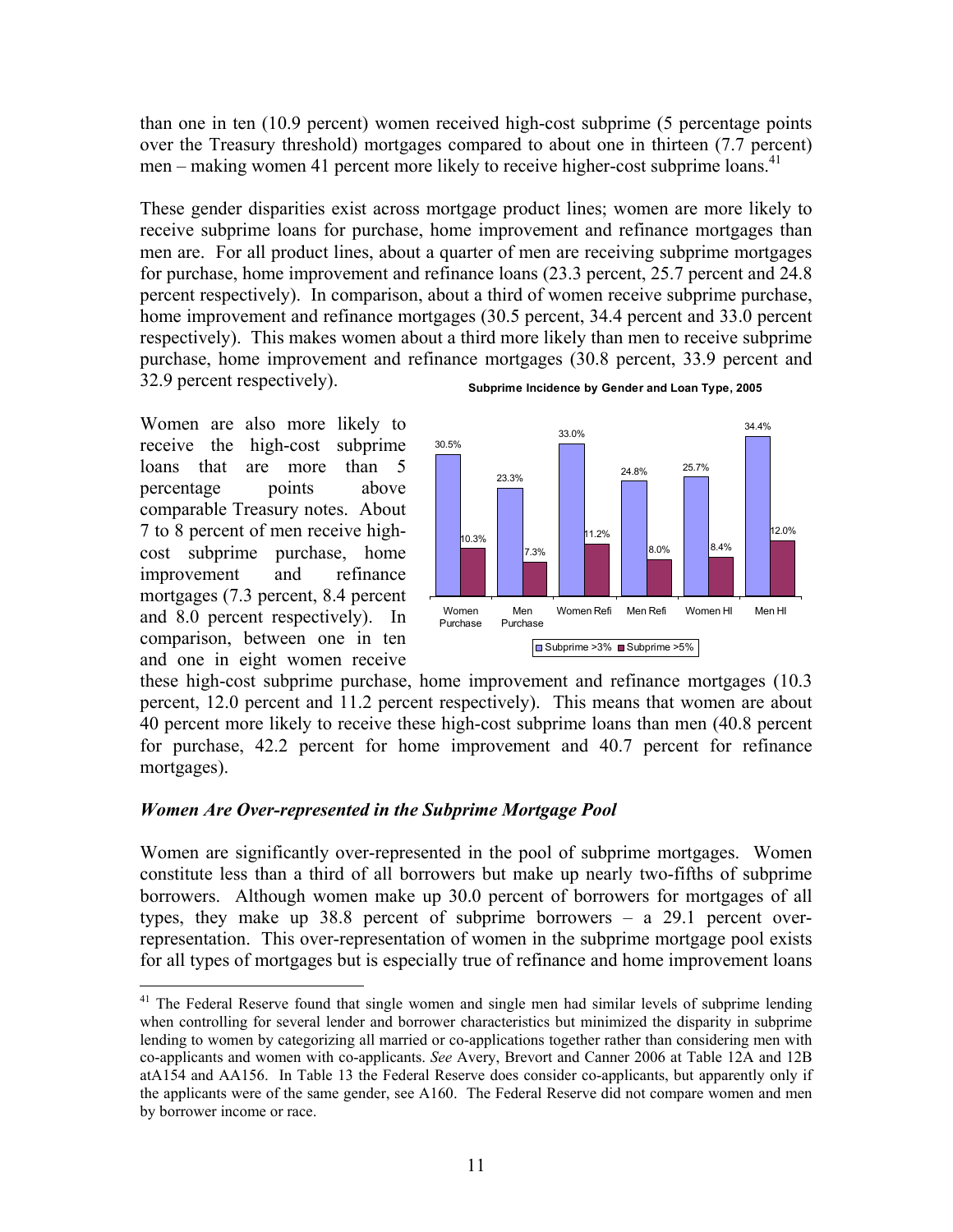which are more likely to be subprime and predatory mortgages. Home purchase borrowers are less susceptible to more traditional forms of predatory loan practices because they have little equity in their home for the predatory lender to strip out during

the loan transaction. Women are 28.9 percent of the purchase mortgage market but 37.0 percent of the subprime purchase mortgage market – a 28.0 percent overrepresentation, similar to the overall market.

For refinance and home improvement loans women's overrepresentation in the market is more stark, women make up a quarter of less of all borrowers but more than a third of subprime



borrowers. Women make up 25.0 percent of home improvement borrowers but 34.0 percent of the subprime mortgage market  $-$  a 35.7 percent over-representation. Women make up 23.2 percent of the refinance borrowers but 34.1 percent of the subprime refinance mortgages – a 47.2 percent over-representation.

# *Subprime Disparity for Women Increases as Income Rises*

Women are more likely to receive subprime mortgages of all types regardless of income and the disparity between men and women is highest at the highest levels of income. CFA examined the incomes of borrowers relative to the median income in the metropolitan area where they live and divided the borrowers into three categories: below the area median income, between the median income and double the median income and more than twice the median income. Women earning more than twice the median income were about fifty percent more likely to receive subprime loans than men with similar incomes. Women earning below the median income are slightly more likely than men earning below the median income and the disparity is larger for women earning between the median and twice the median income.

**Purchase Mortgages:** For purchase mortgages, women earning between the median and twice the median income are 28.1 percent more likely to receive subprime purchase loans than men with similar incomes but women earning more than twice the median income are 46.4 percent more likely to receive subprime purchase mortgages than men earning twice the median income. Women are increasingly likely to receive high-cost subprime home purchase mortgages as their income increases. Women earning between the median and twice the median income are 31.6 percent more likely to receive high-cost subprime purchase mortgages and women earning double the median income are 56.8 percent more likely to receive high-cost subprime mortgages than men with similar incomes. Women earning below the area median income are 3.3 percent more likely to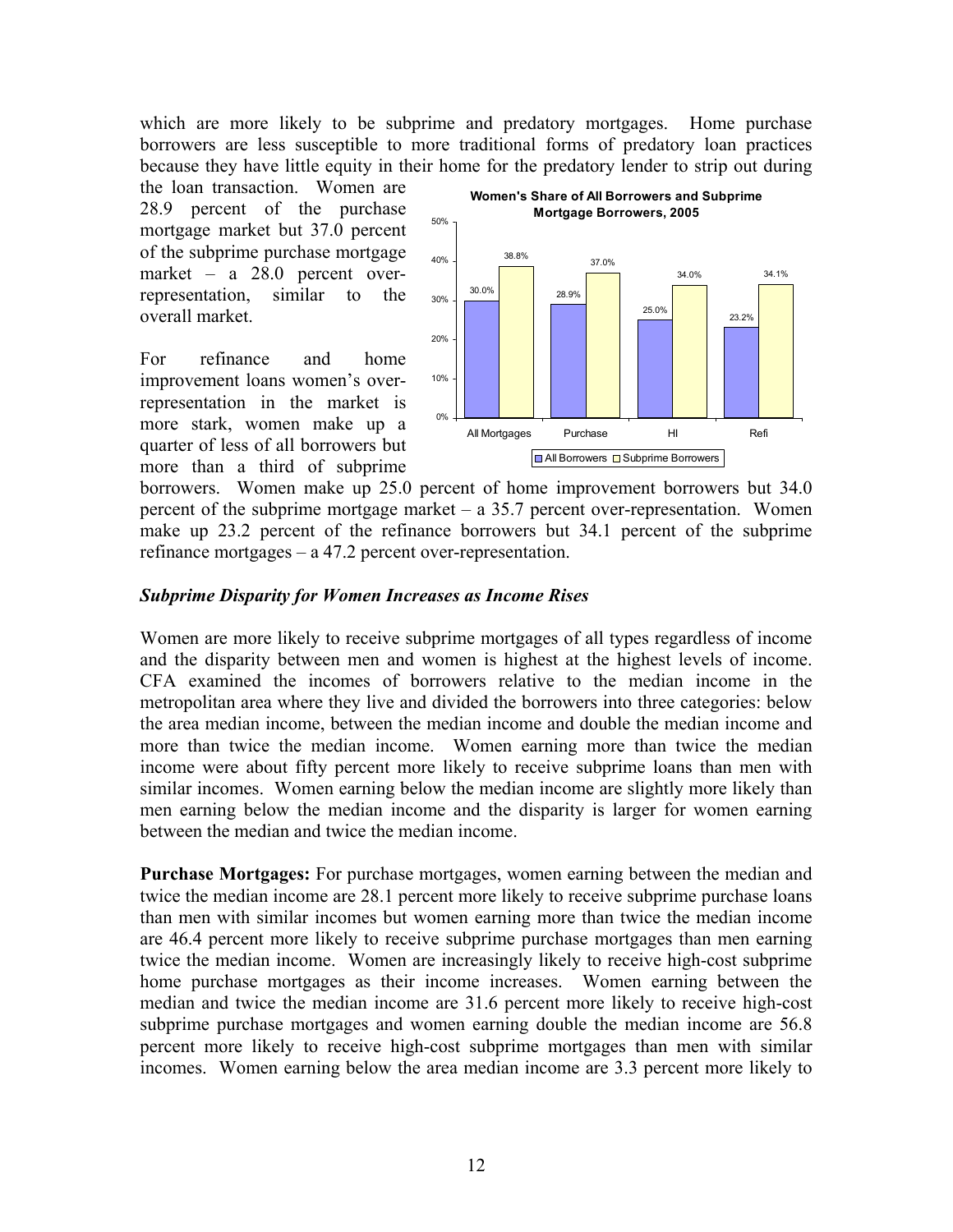receive subprime mortgages and 9.2 percent more likely to receive high-cost mortgages than below median income men.

The patterns are similar but the disparities are higher for the home improvement and refinance mortgages that are more likely to be subprime, women have higher subprime disparities.

**Refinance Mortgages:** Women earning more than twice the area median income are more than 54.3 percent more likely to receive subprime refinance mortgages. Women earning between the median and double the median area income are 28.9 percent more likely to receive subprime refinance mortgages than men with similar incomes. Women earning below the median income are 10.7 percent more likely to receive subprime

refinance loans than men earning below the area median income and 15.7 percent more likely to receive highcost subprime refinance mortgages than men earning below the median income. Women earning twice the median income are half again (58.3 percent) as likely to receive highcost subprime refinance mortgages as men earning more than twice the area median income.

| Loan Type   | Sex & % AMI | Subprime | % Relative<br>Disparity | $>5\%$ | % Relative<br>Disparity |
|-------------|-------------|----------|-------------------------|--------|-------------------------|
|             | $M < 100\%$ | 35.4%    |                         | 12.7%  |                         |
|             | $F$ <100%   | 36.6%    | 3.3%                    | 13.9%  | 9.2%                    |
| Purchase    | M 100-200%  | 22.9%    |                         | 6.6%   |                         |
|             | F 100-200%  | 29.4%    | 28.1%                   | 8.7%   | 31.6%                   |
|             | M >200%     | 13.3%    |                         | 3.6%   |                         |
|             | F > 200%    | 19.4%    | 46.4%                   | 5.6%   | 56.8%                   |
|             | $M < 100\%$ | 37.8%    |                         | 13.9%  |                         |
| Home        | $F$ <100%   | 42.0%    | 11.2%                   | 15.9%  | 14.7%                   |
| Improvement | M 100-200%  | 22.5%    |                         | 6.5%   |                         |
|             | F 100-200%  | 28.5%    | 26.2%                   | 8.3%   | 27.1%                   |
|             | M >200%     | 12.2%    |                         | 3.3%   |                         |
|             | $F > 200\%$ | 18.3%    | 50.3%                   | 5.6%   | 66.6%                   |
|             | $M < 100\%$ | 34.5%    |                         | 11.9%  |                         |
|             | $F$ <100%   | 38.2%    | 10.7%                   | 13.8%  | 15.7%                   |
| Refinance   | M 100-200%  | 23.0%    |                         | 7.0%   |                         |
|             | F 100-200%  | 29.7%    | 28.9%                   | 9.3%   | 32.5%                   |
|             | M >200%     | 12.8%    |                         | 3.7%   |                         |
|             | F > 200%    | 19.8%    | 54.3%                   | 5.8%   | 58.3%                   |

**Home Improvement:** Women earning more than twice the area median income are 50.3 percent more likely to receive subprime home improvement loans than men with similar incomes. Women earning between the median and double the median area income are 26.2 percent more likely to receive subprime home improvement loans. Women earning below the median income are 11.2 percent more likely to receive subprime home improvement loans and are 14.7 percent more likely to receive high-cost subprime home improvement loans. Women earning twice the median income are two thirds (66.6 percent) more likely to receive high-cost subprime home improvement mortgages.

One likely explanation for the increase in subprime disparity at higher income levels is that women are at a disadvantage when negotiating loan terms and prices. Lower income borrowers are unaware that they can negotiate the terms of their loan and request lower interest rates or fewer fees or points on their mortgage. As a consequence the difference between lower-income men and women is lower. Theoretically, higher income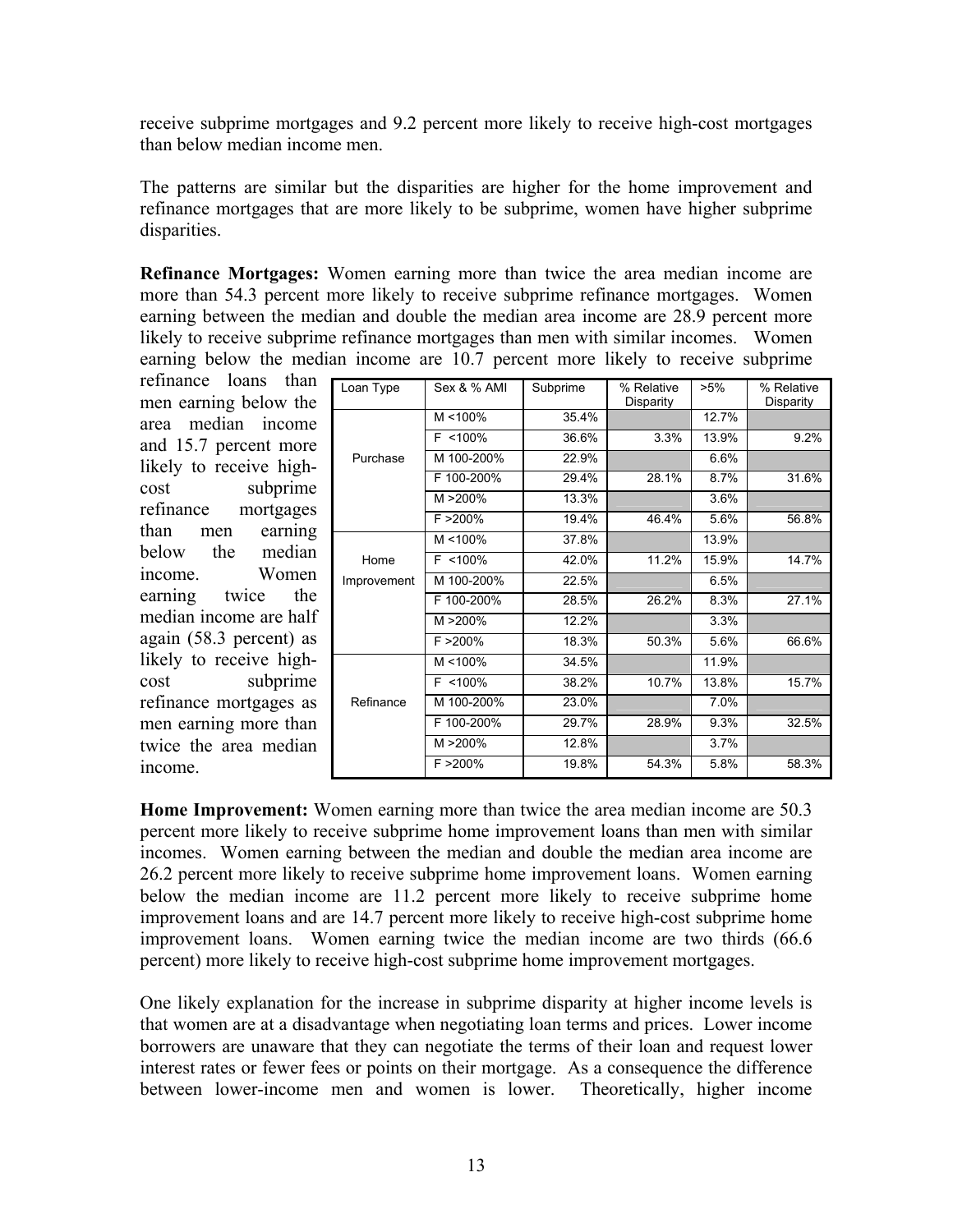borrowers are more financially experienced and can more effectively bargain for the terms of their mortgage. Indeed, for men and women, as incomes rise, the incidence of subprime lending declines but the declines were larger for men than women. As incomes rise, men are able to lower the chances they will receive a subprime loan considerably but the reduction for women is significantly less dramatic.

Bargaining for the terms and price of negotiable products like loans or cars is related to the relative bargaining power of the buyer and seller. Nearly two-thirds of women feel they are only average or worse consumers of financial products, so their capacity to negotiate loan terms may not be the same as men of similar incomes. The other side of the bargaining table are salespeople, in this case loan officers or mortgage brokers, who may have greater negotiating power than women borrowers. Additionally, salespeople may try and take advantage of consumers who they view as being in weaker bargaining positions. "Yield Spread Premiums" are the extra financial incentive mortgage brokers receive from lenders for delivering loans with inflated interest rates. These payments are disproportionately higher for minorities and this may explain why certain borrowers get loans with higher interest rates compared with white, male borrowers with the same risk profiles.

Academic studies have documented these two factors when consumers buy goods and services with negotiated prices and terms. A series of academic studies has found that women and African Americans pay more for new cars than white males because white males are more inclined to be hard bargainers and because salespeople presume that women and African Americans are easier to trick into costlier products.<sup>42</sup> A study of new car buyers for the Nation Bureau of Economic Research found that although bargainers that were patient, willing to walk away, researched sales prices and comparison shopped paid 1.5 percent less than those that did not, but women paid 0.5 percent more than consumers on average.<sup>43</sup> A Federal Reserve Bank of Atlanta study found that mortgage borrowers that lack financial information and those that are reluctant to negotiate aggressively are more likely to receive higher cost mortgage loans.<sup>44</sup> The study found that ill-informed borrowers are unaware that loans can be offered above the minimum level on the rate sheet and that these consumers may be push marketed higher cost loans. The study found that African American and Latino borrowers were more likely than whites to receive higher cost loans and they received higher interest rates than the white borrowers with more expensive loans.<sup>45</sup>

1

<sup>&</sup>lt;sup>42</sup> *See* Ayers, Ian and Peter Siegelman, "Race and Gender Discrimination in Bargaining for a New Car," *American Economic Review*, Vol. 85, No. 3, June 1995 at 304 421.

<sup>&</sup>lt;sup>43</sup> Morton, Fiona Scott (Yale University and NBER), Florian Zettelmeyer (U. California at Berkeley and NBER) and Jorge Silva-Risso (U. California, Riverside), "A Test of Bargaining Theory in the Auto Retailing Industry," July 2004.

<sup>44</sup> Black, Harold, Thomas P. Boehm and Ramon P. DeGennaro, Federal Reserve bank of Atlanta, "Is There Discrimination in Mortgage Pricing? The Case of Overages," Working Paper 2001-4a, November 2001 at 5.

<sup>45</sup> *Ibid*. at 8.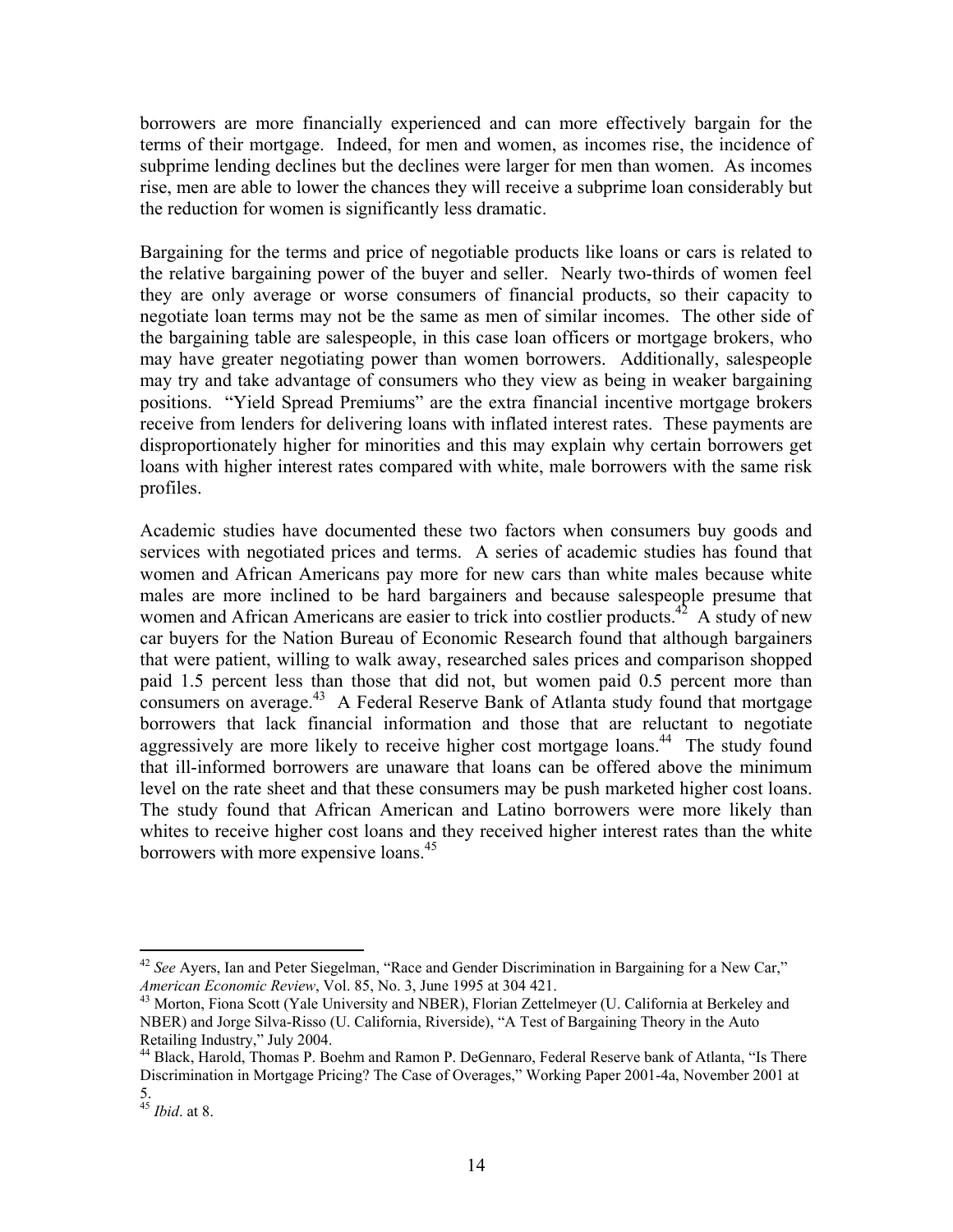#### *Gender and Race Subprime Disparities*

Women are more likely to receive subprime mortgages than men of the same race and women of color are much more likely to receive subprime mortgages than white men. About three in five African Americans receive subprime purchase loans but women are

5.7 percent more likely to receive subprime loans than men – keeping in mind, African American women make up about half of the African American purchase mortgage borrowers. More than two in five Latino borrowers receive subprime purchase mortgages but Latino women are 12.7 percent more likely to receive subprime loans. The gap is highest for white women. About one in five white women receive subprime purchase



mortgages – a rate less than half that of Latino women and a three times less than African American women. White women are still 25.8 percent more likely to receive subprime purchase mortgages than white men.

Women were more likely than men of the same race to receive high-cost subprime purchase mortgages and women of color were much more likely to receive high-cost subprime purchase mortgages than white men. African American women were 8.5 percent more likely to receive high-cost subprime loans than African American men; Latino women were 19.3 percent more likely to receive high cost subprime loans than Latino men; and white women were 30.8 percent more likely to receive high-cost subprime mortgages than white men. African American women were more than four and

a half times as likely to receive high-cost subprime purchase mortgages as white men and Latino women were more than two and a half times as likely to receive high-cost subprime mortgages as white men.

There are similar patterns for refinance and home improvement lending. Women borrowers were more likely than male borrowers of the same race (and are included in Table 1 at the end of this report).

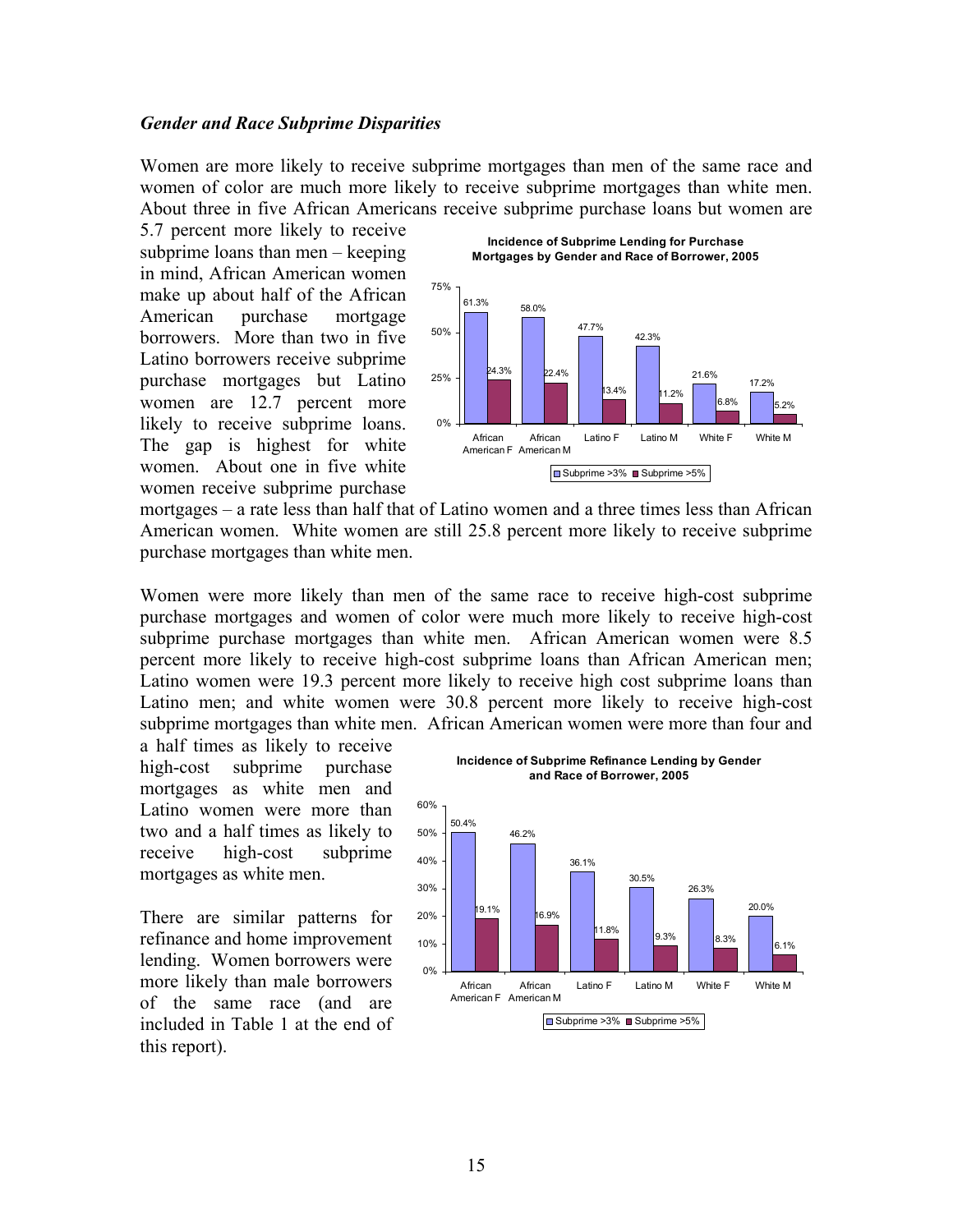#### *Gender Subprime Disparity Patterns by Race and Income*

The gender disparity exists between men and women even when controlling the incomes of the borrowers. Generally, women are more likely to receive subprime loans than male borrowers of the same race and similar incomes and women of color are more likely to

receive subprime loans than white men at the same income points. Again, the disparities increase as the income levels rise. (All of the data is presented in Table 2 at the end of this report.) However, the disparities become very large when comparing women of color and men of similar incomes.

Women of color are the most likely to receive subprime loans and white men are the least likely to receive subprime loans at every income level and the gap grows with income. African American women earning below the area median income are



**Ratio of Incidence of Subprime Purchase Lending to** 

nearly two and a half times more likely to receive a subprime purchase mortgage than white men and Latino women earning below the area median are nearly twice as likely to receive subprime purchase mortgages as white men. The gap is much higher at incomes above twice the area median income. Upper income African American women are nearly five times more likely to receive subprime purchase mortgages than upper income white men and upper income Latino women are nearly four times more likely to receive subprime loans than upper income white men.

**Home Purchase Mortgages:** Women of color are much more likely to receive subprime purchase loans than white men of similar incomes. For women earning below the median income, African American women were more than twice as likely and Latino women were nearly twice as likely to receive subprime loans as white men earning below the median income. African American and Latino women earning between the median and twice the median income were more than three times as likely to receive a subprime purchase mortgage as white men with similar incomes (3.46 and 3.05 respectively).

African American women earning more than twice the median income were four and three quarters more likely to receive a subprime loan than white men of the same income and Latino women earning over twice the median were nearly four times as likely to receive a subprime loan as white men earning a similar amount.

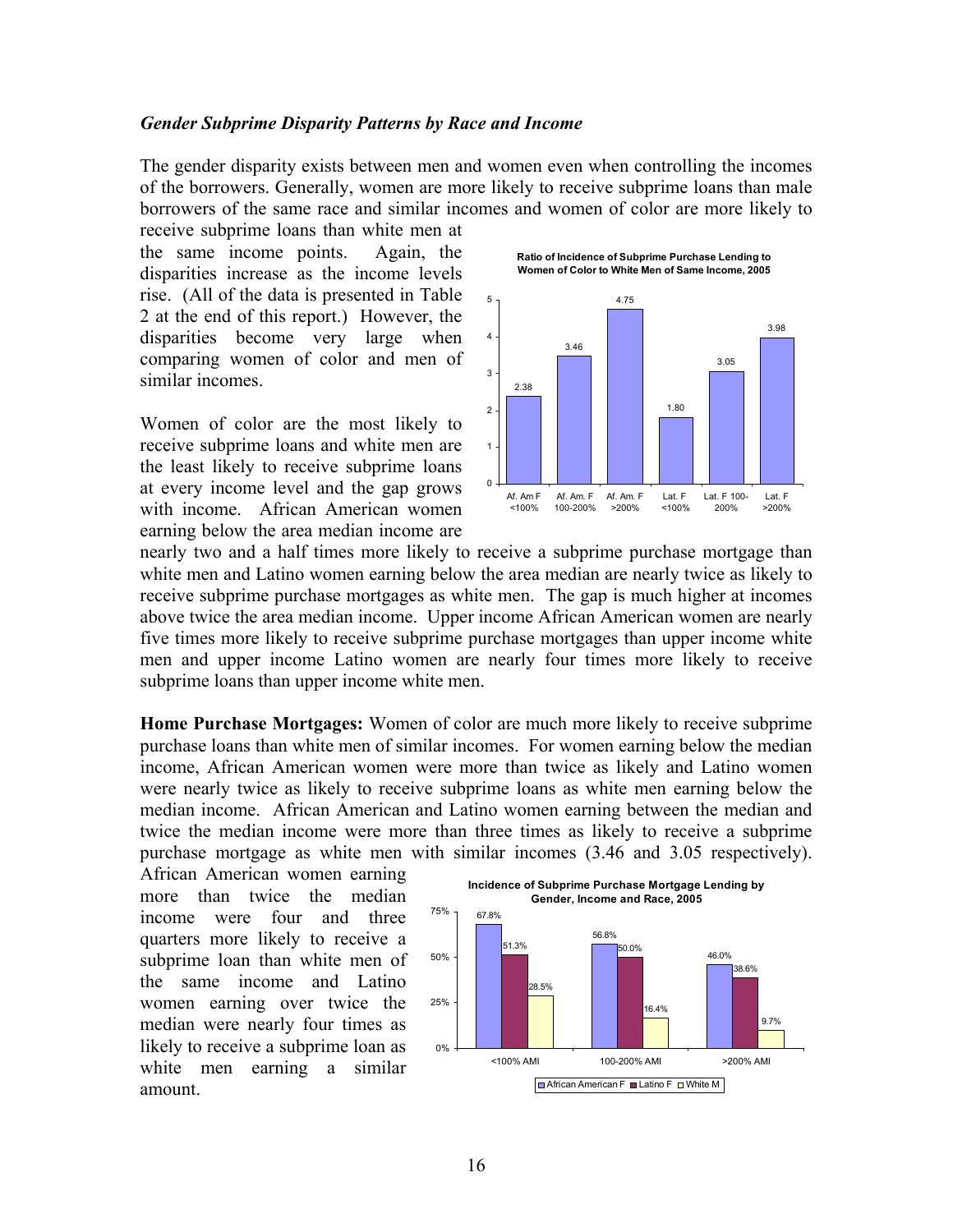**Refinance Mortgages:** At every income level, women of color were much more likely to receive subprime refinance loans as white men of similar incomes. African American women below the area median income were nearly twice as likely to receive subprime refinance loans as white men below the area median income and Latino women below the area median income were 37 percent more likely to receive subprime refinance loans than white men earning below the area median income. For borrowers earning between the

area median and twice the area median income, African American women were more than twice as likely and Latino women were nearly twice as likely as white men to receive subprime refinance loans. For those earning more than twice the area median income, African American women were nearly three and a half times as likely and Latino women were more than two and half times as likely as white men to receive subprime refinance mortgages.



# **Conclusions**

<u>.</u>

CFA's HMDA analysis suggests there is significant gender disparity in the pricing of mortgages between borrowers by gender, race and income. However, it should not be assumed that the gender disparities CFA found are solely attributable to higher risk factors. Freddie Mac found that one in five subprime borrowers could have qualified for a prime rate mortgage.46 Last year's Federal Reserve analysis and the recent Center for Responsible Lending study provide strong indication that pricing in the subprime market is not simply a function of risk. $47$ 

Unlawful discrimination, the prevalence of predatory lending and opportunistic pricing, differences in borrower knowledge, the existence of broad pricing discretion by loan brokers and loan officers, and the lack of consumer-friendly support systems may also account for at least some of the variation in pricing patterns.

There is general agreement among experts who follow homeownership trends that, over the years, HMDA reporting has helped to transform the home loan market. The new pricing data now reported under HMDA can help to make the pricing of subprime loans more transparent for consumers and increase these market efficiencies, which ultimately benefits all borrowers. Regulators, lenders, consumer and community advocates, the news media are encouraged to undertake their own research and analysis to examine local markets using HMDA data.

<sup>&</sup>lt;sup>46</sup> Hudson, Mike and E. Scott Reckard, "More Homeowners with Good Credit Getting Stuck with Higher-Rate Loans," Los Angeles Times, October 24, 2005.

<sup>&</sup>lt;sup>47</sup> Gruenstein, Debbie Bocian, Keith S. Ernst and Wei Li, Center for Responsible Lending, "Unfair Lending: The Effect of Race and Ethnicity on the Price of Subprime Mortgages," May 31, 2006.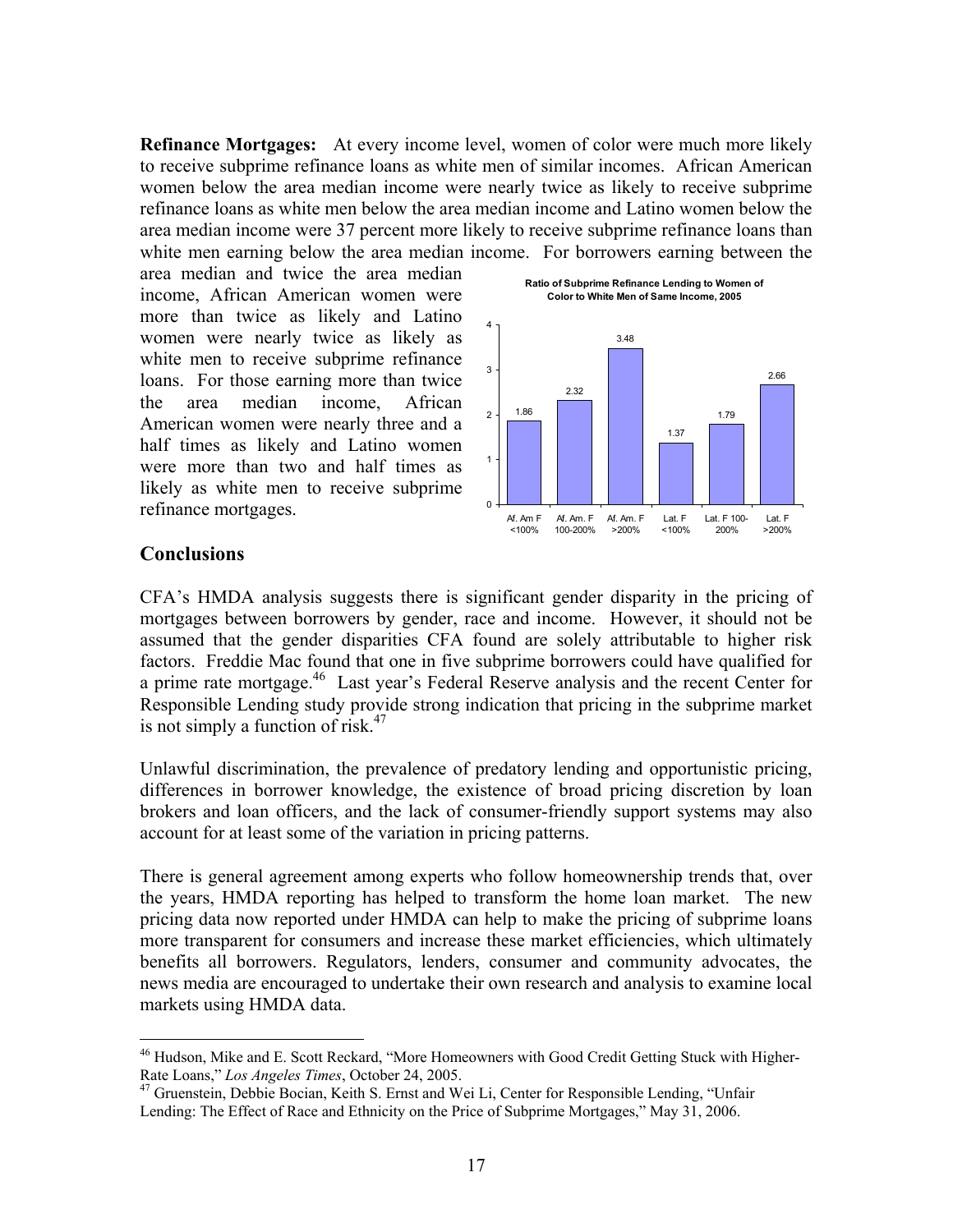CFA believes consumers – regardless of their gender, race, ethnicity or the community in which they reside – have every right to expect that the mortgages they obtain will be priced fairly, based on legitimate underwriting standards. Mortgage pricing should neither be opportunistic nor take advantage of consumers' lack of financial sophistication. Women should educate themselves before seeking mortgage credit. Financial education, literacy and confidence may help women negotiate more competitive terms and rates for the mortgages. A number of organizations as well as federal and local government agencies offer support for new homebuyers and new mortgage buyers to provide them with mortgage basics and tools to shop for mortgages.<sup>48</sup>

CFA believes that more has to be done to ensure that consumers are adequately aware of the financial risks associated with the complex mortgage products currently being offered in the mortgage market. The plain fact is that these products may not be appropriate for all borrowers who receive them. Accordingly, CFA recommends a number of positive policy steps to ensure fairness in consumer pricing. These include:

# **1. Strengthened consumer protections to curb predatory lending.**

The HMDA pricing data contained in this study also underscores the need to maintain and strengthen anti-predatory laws and other related consumer protections to ensure that borrowers are priced fairly. While all subprime lending may not be predatory, much of abusive lending practices appear to be concentrated in the subprime segment of the mortgage market. Stronger protections should:

- Require lenders and mortgage brokers to act in the best interest of borrowers by providing suitable loan products;
- Expand and revise the Federal Home Ownership and Equity Protection Act (HOEPA), among other things, to restrict the use of yield spread premiums and prepayment penalties, which reward brokers for increasing the loan price for subprime borrowers.<sup>49</sup>
- Preserve the authority of states to continue to establish meaningful consumer protections in this area.

Twenty four states have passed anti-predatory lending laws and at least 12 more have statutes that provide meaningful protections to borrowers but were not enacted as part of an anti-predatory law, according to the Center for Responsible Lending.<sup>50</sup> Many of these protections far exceed the federal standards in place and are tailored to address problems

 $\overline{a}$ 48 The Federal Trade Commission produces a number of helpful brochures on this topic. *See* http://www.ftc.gov/bcp/conline/pubs/homes/bestmorg.pdf and

http://www.ftc.gov/bcp/conline/pubs/homes/eqscams.pdf.<br><sup>49</sup> 15U.S.C.§1639.

<sup>&</sup>lt;sup>50</sup> Li, Wei and Keith S. Ernst, Center for Responsible Lending, "The Best Value in the Subprime Market," February 23, 2006.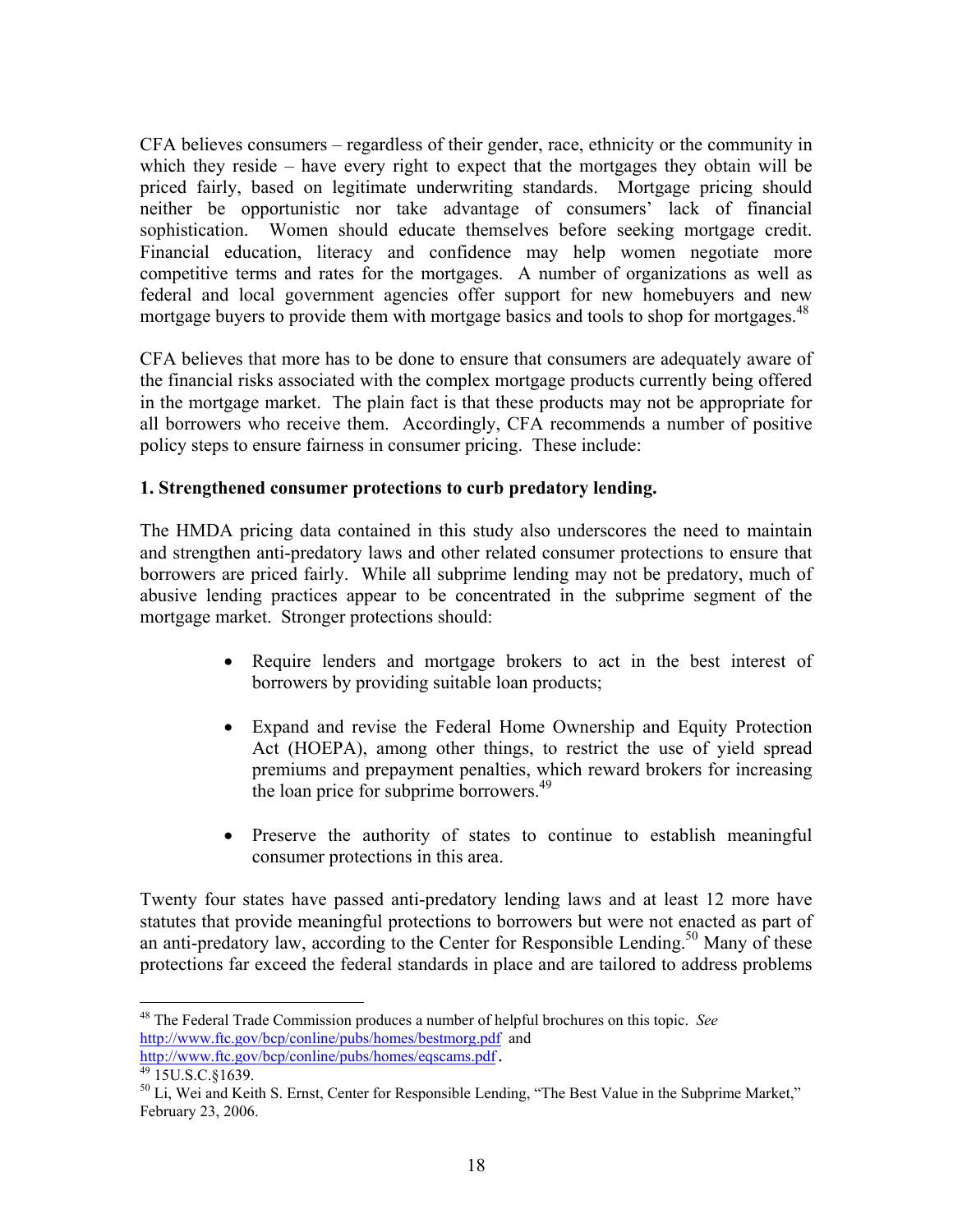encountered by borrowers' in particular local markets. CFA supports HR 1182, introduced in the U.S. House of Representatives in the 109<sup>th</sup> Congress and sponsored by Reps. Brad Miller, Mel Watt, and Barney Frank which would strengthen HOEPA and allow states to keep strong laws to protect their citizens.

# **2. Increased Enforcement of ECOA**

The Equal Credit Opportunity Act prohibits discrimination based on sex and marital status which includes offering loans at different prices or interest rates.<sup>51</sup> Although the U.S. Department of Justice is using the Federal Reserve Boards analysis of mortgage pricing disparities to investigate race-based patterns of lending disparity, to date the HMDA pricing data have not been used to investigate possible gender-based patterns of lending disparity. Some ECOA pricing issues are being investigated. For example in 2005, the Justice Department investigated a lender that charged higher prices to unmarried couples than married couples.<sup>52</sup> In other years, Justice has investigated cases of lenders requiring co-signatures for members of married couples that applied for credit alone. Although the banking regulators make some referrals to the Department of Justice, more rigorous enforcement may be needed. In 2005, there were 38 referrals from banking regulators and all but five were referred back for administrative resolution.<sup>53</sup> In 2003, the Department of Housing and Urban Development, Federal Reserve Board, the Office of the Comptroller of the Currency and the Office of Thrift Supervision made *no*  ECOA referrals.<sup>54</sup> The Federal Reserve should create a similar screen for gender-based pricing disparities as it has for race-based pricing disparities to determine whether any referrals should be made to Justice to increase ECOA enforcement.

# **3. Ensure adequate regulatory oversight and enforcement of fair lending laws to deter discrimination in mortgage pricing.**

Federal and state regulators, state attorneys-general, and other enforcement officials now have an improved analytical tool for identifying pricing differentials for individual lenders. Readily available software developed by the Federal Reserve Board can equip these oversight agencies with a screening mechanism to identify lenders for closer inspection. At the time of release of last year's HMDA data, the Fed referred some 200 lenders to federal and state regulators for further review. CFA believes there is a role for ongoing Congressional oversight in this area to ensure that regulators are taking the necessary steps to ferret out illegal discriminatory treatment in mortgage pricing decisions by individual lenders.

 $\overline{a}$ 

<sup>&</sup>lt;sup>51</sup> Federal Reserve Board, Consumer Compliance Handbook, Federal Fair Lending Regulations and Statutes, January 2006.

<sup>52</sup> U.S. Department of Justice, Attorney General's 2005 Annual Report to Congress Pursuant to the ECOA Amendments of 1976, March 7, 2006 at 2.<br>
<sup>53</sup> *Ibid.* 

<sup>&</sup>lt;sup>54</sup> U.S. Department of Justice, Attorney General's 2003 Annual Report to Congress Pursuant to the ECOA Amendments of 1976, June 2004.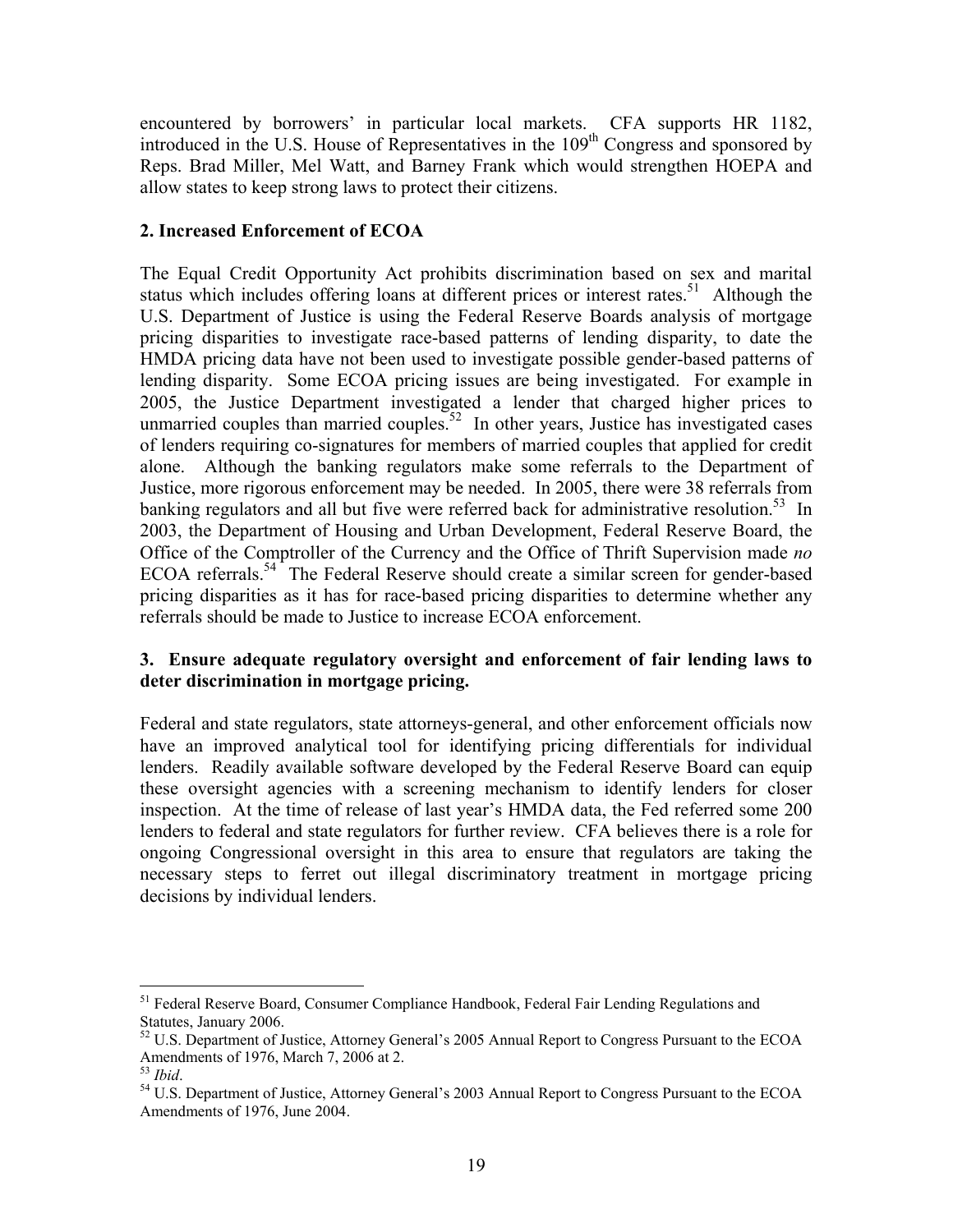# **4. Make the subprime market more competitive.**

By helping to identify areas with high concentration of high-cost loans, the HMDA data can be used to encourage mainstream lenders to enter new markets and increase competition in providing reasonably priced mortgage credit.

# **5. Increase accountability for lenders.**

Public disclosure of loan data under HMDA has already led some lenders to beef up their internal review and increase their due diligence to detect unlawful pricing practices. HMDA data also provides the means for lenders to identify and correct any problems to avoid bad publicity or legal liability. However, improvements in prevailing industry practices still are needed.

HMDA pricing data provides the opportunity to generate a valuable dialogue between lenders and the communities they serve about what these patterns reveal. These discussions can provide insights about credit risks associated with different types of borrowers and foster strategies for reducing pricing disparities that exist. CFA encourages expanded efforts in this area.

# **Methodology**

 $\overline{a}$ 

Consumer Federation of America examined HMDA Loan Application Register (LAR) data from 22 major lenders and their 312 total affiliates. These lenders made a total of 4.4 million conventional, first lien mortgages on single family (1-4 unit) properties in 2005. More than half of the loans (51.2 percent) were refinance, nearly half (44.9 percent) were home purchase, and fewer than one in twenty (3.7 percent) were home improvement loans. CFA's sample covers two-fifths of all loans made in 2005 (44.6 percent of home purchase loans, 40.8 percent of refinance loans and 40.1 percent of home improvement loans). $55$ 

**Prime, Subprime and High-Cost Loans:** For the first time in 2004, the Federal Financial Institutions Examination Council (FFIEC) required lenders to report a proxy measure for the interest rates of the first lien loans they originated. Loans with interest rates below 3 percentage points above of a comparable Treasury issue were not required to report any interest rate information, but loans that were 3 percentage points above the comparable Treasury rate were required to report the spread between the Treasury note and the mortgage. The FFIEC intended this reporting structure to help identify subprime lenders. CFA delineates the loans into three broad categories: prime and near-prime (below 3 percentage points of the Treasury threshold), subprime (loans above 3 percentage points above the threshold), and high-cost (loans 5 percentage points or higher than the threshold). The subprime loans are categorized as any reported over-threshold interest rate, i.e. 3 percentage points or higher than the Treasury threshold.

<sup>&</sup>lt;sup>55</sup> Avery, Robert B., Kenneth P. Brevort and Glenn B. Canner, Federal Reserve Board, "Higher-Priced Home Lending and the 2005 HMDA Data," *Federal Reserve Bulletin*, Summer 2006 at A132.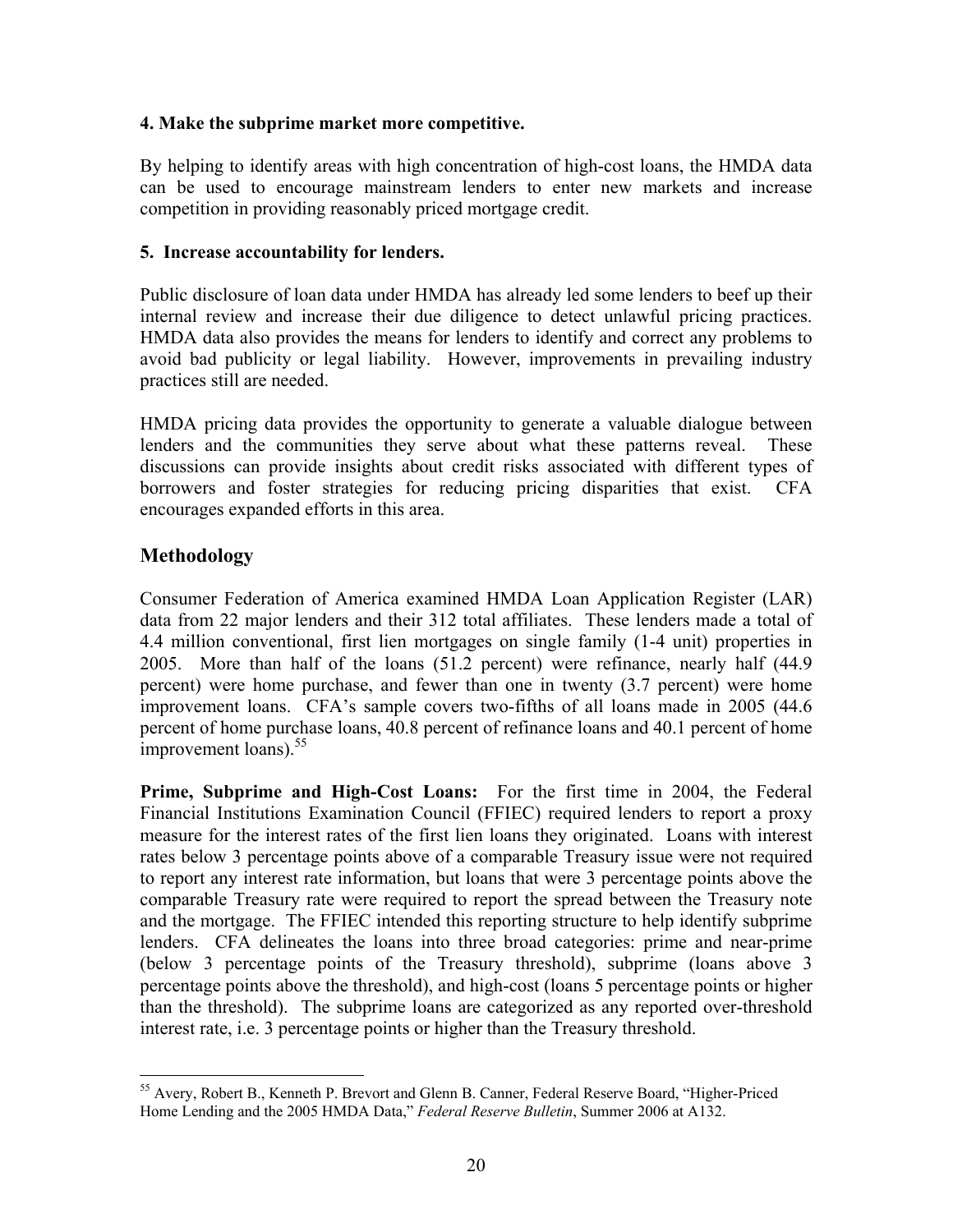**Area Median Income:** CFA compared individual borrower incomes to the HUD 2005 Area Median Income listing by metropolitan statistical area or division for each of the nation's nearly 400 MSA's. This allowed CFA to compare the income of borrowers across wide variations in metropolitan income by grouping borrowers based on whether they earned below the median, earned between the median and double the median or earned more than twice the median income. Non-MSA borrowers were excluded from this analysis to ensure that the income ratio to area median were as consistent as possible.

**Race and Ethnicity:** In 2004, the FFIEC also began to require separate reporting of race and Latino ethnicity, because Latinos can be of any race. CFA coded non-Latino whites as white, African Americans of any ethnicity as African American, and non-African American Latinos as Latino. CFA recoded the race and ethnicity reporting into a single category to ensure that the total aggregate lending figures did not double count Latinos.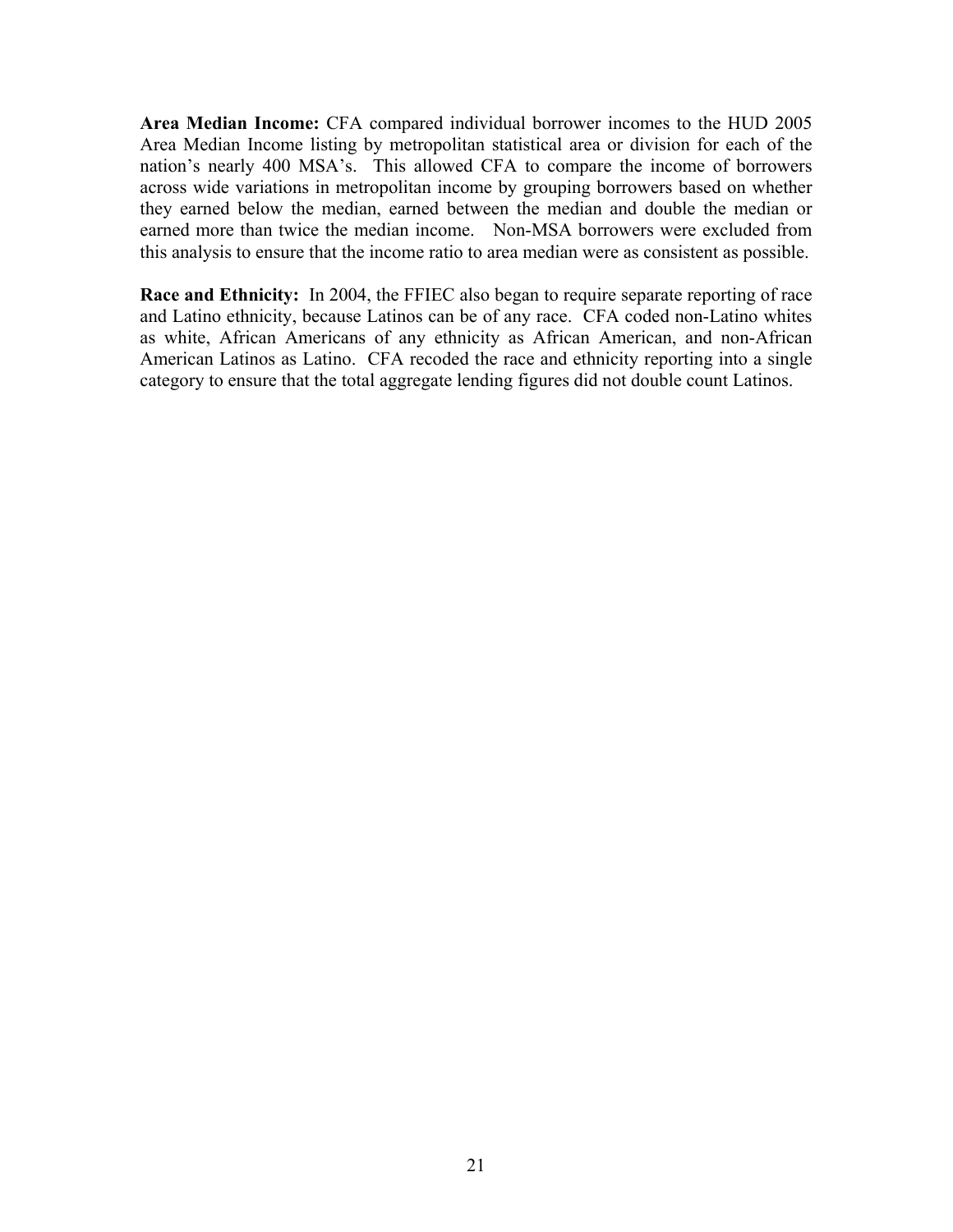| Table 1. Incidence of Subprime Lending by Loan Type and |                             |                 |                  |        |                  |  |  |
|---------------------------------------------------------|-----------------------------|-----------------|------------------|--------|------------------|--|--|
| <b>Borrower Gender and Race, 2005</b>                   |                             |                 |                  |        |                  |  |  |
|                                                         |                             |                 | % Relative       |        | % Relative       |  |  |
| Loan Type                                               | <b>Borrower Gender/Race</b> | <b>Subprime</b> | <b>Disparity</b> | $>5\%$ | <b>Disparity</b> |  |  |
|                                                         | African American F          | 61.3%           | 5.7%             | 24.3%  | 8.5%             |  |  |
|                                                         | African American M          | 58.0%           |                  | 22.4%  |                  |  |  |
| <b>Purchase</b>                                         | Latino F                    | 47.7%           | 12.7%            | 13.4%  | 19.3%            |  |  |
|                                                         | Latino M                    | 42.3%           |                  | 11.2%  |                  |  |  |
|                                                         | White F                     | 21.6%           | 25.8%            | 6.8%   | 30.8%            |  |  |
|                                                         | White M                     | 17.2%           |                  | 5.2%   |                  |  |  |
|                                                         | African American F          | 50.3%           | 7.4%             | 18.9%  | 7.6%             |  |  |
|                                                         | African American M          | 46.8%           |                  | 17.6%  |                  |  |  |
| HI                                                      | Latino F                    | 35.0%           | 24.9%            | 13.0%  | 44.4%            |  |  |
|                                                         | Latino M                    | 28.0%           |                  | 9.0%   |                  |  |  |
|                                                         | White F                     | 29.7%           | 31.7%            | 9.4%   | 39.0%            |  |  |
|                                                         | White M                     | 22.6%           |                  | 6.8%   |                  |  |  |
| Refi                                                    | African American F          | 50.4%           | 9.0%             | 19.1%  | 12.8%            |  |  |
|                                                         | African American M          | 46.2%           |                  | 16.9%  |                  |  |  |
|                                                         | Latino F                    | 36.1%           | 18.5%            | 11.8%  | 27.1%            |  |  |
|                                                         | Latino M                    | 30.5%           |                  | 9.3%   |                  |  |  |
|                                                         | White F                     | 26.3%           | 31.7%            | 8.3%   | 36.3%            |  |  |
|                                                         | White M                     | 20.0%           |                  | 6.1%   |                  |  |  |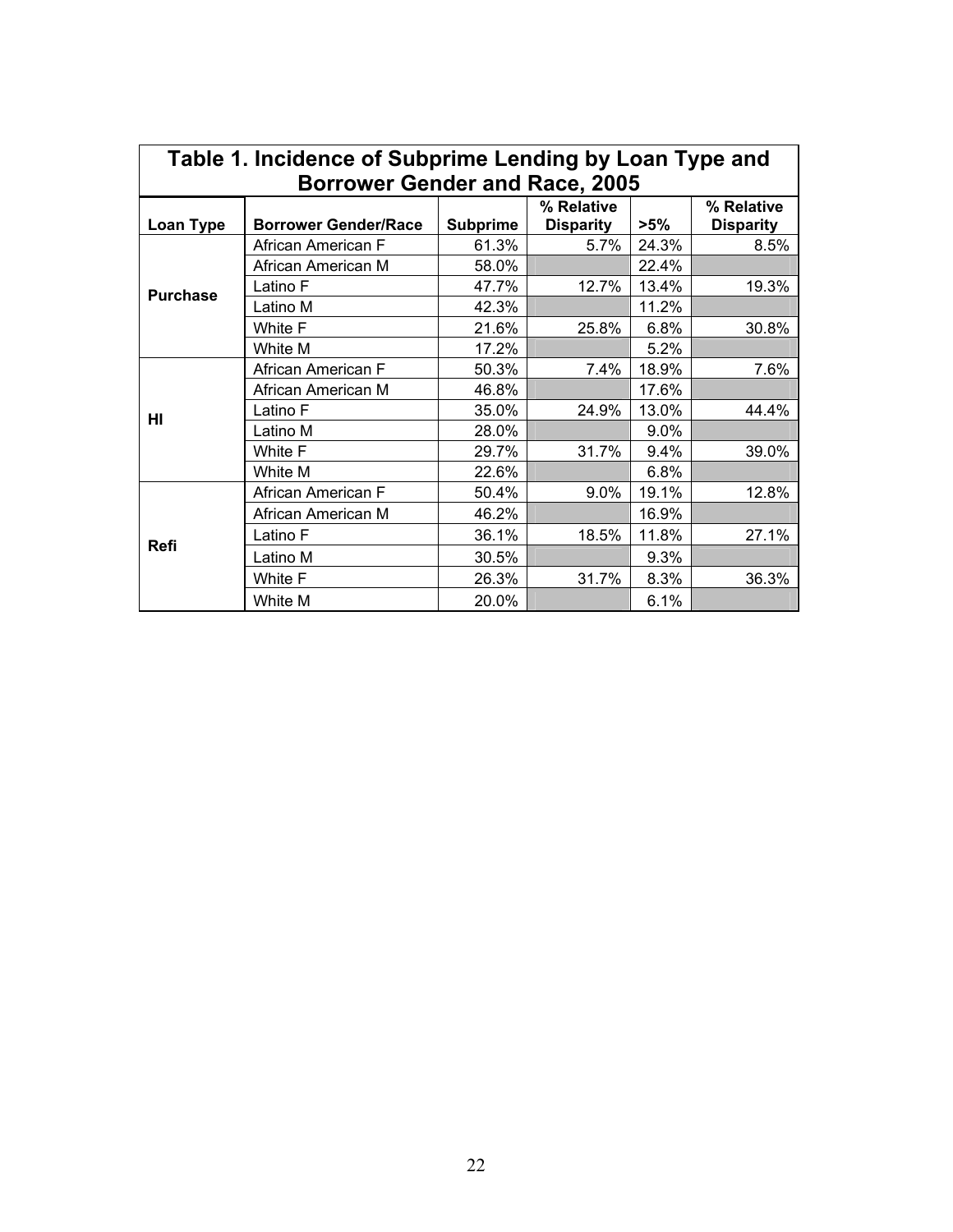| Table 2: Incidence of Subprime Lending by Loan Type, Race,<br>Gender, and Income of Borrower, 2005 |          |               |                 |                         |                    |                         |
|----------------------------------------------------------------------------------------------------|----------|---------------|-----------------|-------------------------|--------------------|-------------------------|
| Loan Type                                                                                          | Race     | Gender/Income | Subprime<br>>3% | % Relative<br>Disparity | Subprime<br>$>5\%$ | % Relative<br>Disparity |
| Purchase                                                                                           | African  | M <100%       | 70.1%           |                         | 30.7%              |                         |
|                                                                                                    | American | F <100%       | 67.8%           | $-3.3%$                 | 29.7%              | $-3.1%$                 |
|                                                                                                    |          | M 100-200%    | 55.0%           |                         | 19.8%              |                         |
|                                                                                                    |          | F 100-200%    | 56.8%           | 3.4%                    | 20.3%              | 2.3%                    |
|                                                                                                    |          | M >200%       | 39.9%           |                         | 13.1%              |                         |
|                                                                                                    |          | F > 200%      | 46.0%           | 15.3%                   | 15.6%              | 19.6%                   |
|                                                                                                    | Latino   | $M < 100\%$   | 48.8%           |                         | 14.3%              |                         |
|                                                                                                    |          | F <100%       | 51.3%           | 5.1%                    | 16.4%              | 14.0%                   |
|                                                                                                    |          | M 100-200%    | 44.6%           |                         | 11.4%              |                         |
|                                                                                                    |          | F 100-200%    | 50.0%           | 12.3%                   | 13.3%              | 17.1%                   |
|                                                                                                    |          | M >200%       | 30.9%           |                         | 8.3%               |                         |
|                                                                                                    |          | F >200%       | 38.6%           | 25.1%                   | 11.4%              | 37.6%                   |
|                                                                                                    | White    | M <100%       | 28.5%           |                         | 10.3%              |                         |
|                                                                                                    |          | $F$ <100%     | 26.9%           | $-5.4%$                 | 9.8%               | $-4.7%$                 |
|                                                                                                    |          | M 100-200%    | 16.4%           |                         | 4.7%               |                         |
|                                                                                                    |          | F 100-200%    | 20.2%           | 23.4%                   | 6.0%               | 26.3%                   |
|                                                                                                    |          | M >200%       | 9.7%            |                         | 2.5%               |                         |
|                                                                                                    |          | F > 200%      | 13.3%           | 37.3%                   | 3.6%               | 43.4%                   |
| Home                                                                                               | African  | M <100%       | 56.8%           |                         | 24.1%              |                         |
| Improvement                                                                                        | American | $F$ <100%     | 56.2%           | $-1.1%$                 | 22.9%              | $-5.1%$                 |
|                                                                                                    |          | M 100-200%    | 41.9%           |                         | 13.7%              |                         |
|                                                                                                    |          | F 100-200%    | 43.3%           | 3.5%                    | 13.1%              | $-4.0%$                 |
|                                                                                                    |          | M >200%       | 30.8%           |                         | 8.4%               |                         |
|                                                                                                    |          | $F > 200\%$   | 34.5%           | 11.9%                   | 11.6%              | 38.5%                   |
|                                                                                                    | Latino   | M <100%       | 37.8%           |                         | 13.5%              |                         |
|                                                                                                    |          | $F$ <100%     | 43.5%           | 15.1%                   | 17.7%              | 31.3%                   |
|                                                                                                    |          | M 100-200%    | 23.7%           |                         | 7.1%               |                         |
|                                                                                                    |          | F 100-200%    | 29.8%           | 26.1%                   | 10.3%              | 43.6%                   |
|                                                                                                    |          | M >200%       | 20.0%           |                         | 6.2%               |                         |
|                                                                                                    |          | $F > 200\%$   | 25.3%           | 26.4%                   | 9.3%               | 50.8%                   |
|                                                                                                    | White    | M <100%       | 34.1%           |                         | 11.7%              |                         |
|                                                                                                    |          | $F$ <100%     | 36.6%           | 7.2%                    | 12.8%              | 9.4%                    |
|                                                                                                    |          | M 100-200%    | 20.1%           |                         | 5.4%               |                         |
|                                                                                                    |          | F 100-200%    | 25.0%           | 24.5%                   | 6.7%               | 22.5%                   |
|                                                                                                    |          | M >200%       | 10.0%           |                         | 2.7%               |                         |
|                                                                                                    |          | F > 200%      | 14.8%           | 48.1%                   | 4.2%               | 57.3%                   |